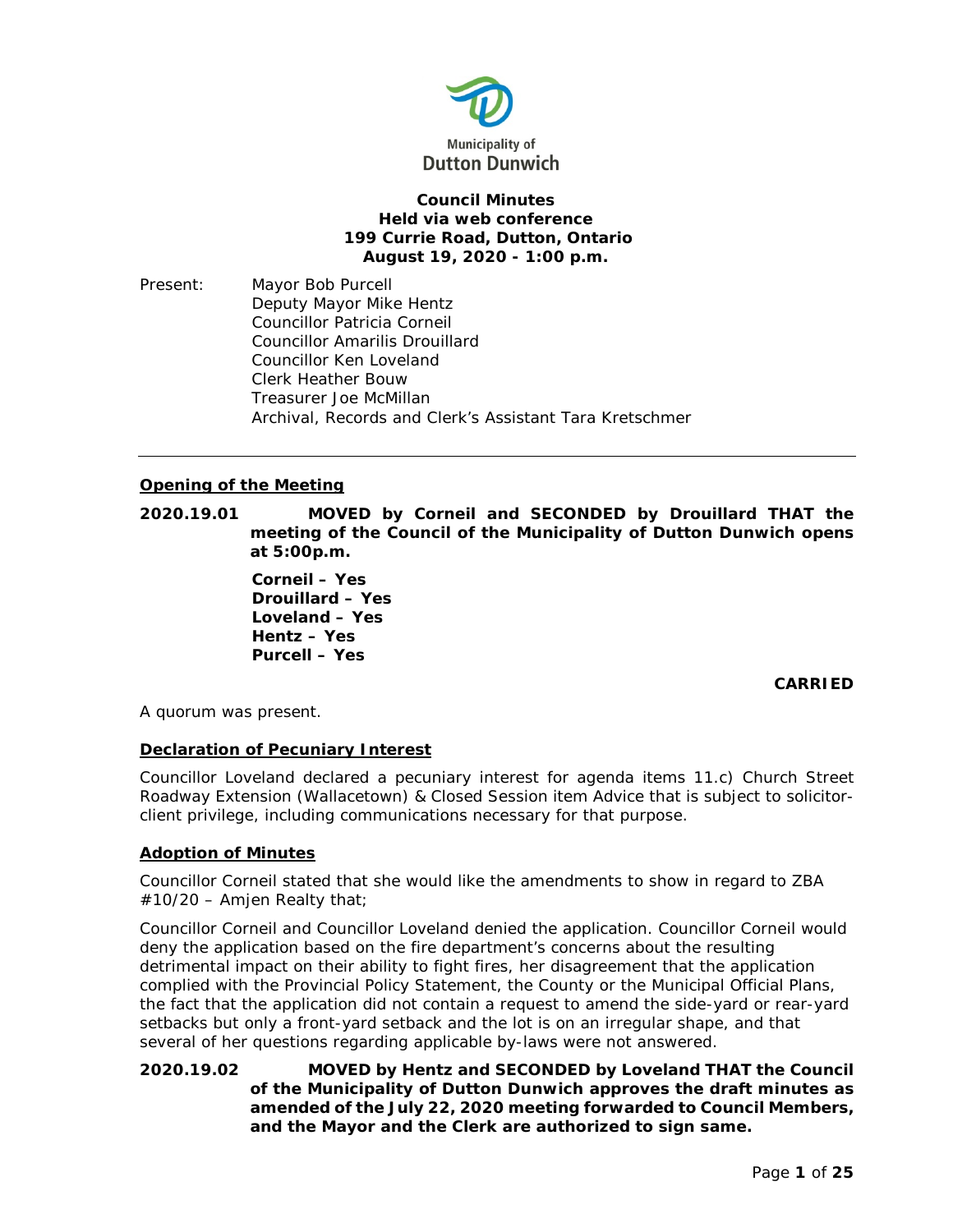**Corneil – Yes Drouillard – Yes Loveland – Yes Hentz – No Purcell – Yes**

## **CARRIED**

**2020.19.03 MOVED by Corneil and SECONDED by Loveland THAT the Council of the Municipality of Dutton Dunwich approves the draft minutes of the August 6, 2020 special meeting #6 forwarded to Council Members, and the Mayor and the Clerk are authorized to sign same.**

> **Corneil – Yes Drouillard – Yes Loveland – Yes Hentz – Yes Purcell – Yes**

## **CARRIED**

## **REVIEW OF ITEMS NOT LISTED ON AGENDA**

a) Consent Correspondence – **Councillor Corneil** – Youth Task Team Update

### **PUBLIC WORKS DEPT**

Public Works Monthly Report

**2020.19.04 MOVED by Hentz and SECONDED by Loveland THAT the Council of the Municipality of Dutton Dunwich receives the report of the Working Foreman titled "Public Works Monthly Report – July 2020", dated August 19, 2020 for information.**

> **Corneil – Yes Drouillard – Yes Loveland – Yes Hentz – Yes Purcell – Yes**

## **CARRIED**

#### Miller Road Traffic Calming Measures

Councillor Corneil inquired about hiring a crossing guard. Mayor Purcell added that this issue will exist after the pandemic is over. Staff are instructed to contact the enforcement unit and OPP for enforcement while investigating a crosswalk. The Manager of Roads and Facilities stated that a crosswalk would be valuable due to the two new subdivisions being built. The crosswalk would have year-round use.

**2020.19.05 MOVED by Corneil and SECONDED by Drouillard THAT the Council of the Municipality of Dutton Dunwich receives the report of the Manager of Roads and Facilities titled "Miller Road Traffic Calming Measures", dated August 19, 2020 for information; and**

> **THAT Council directs staff to investigate a crosswalk from the Sons of Scotland Park to the Dunwich Dutton Public School in consultation with the County of Elgin and Thames Valley District School Board.**

**Corneil – Yes Drouillard – Yes Loveland – Yes**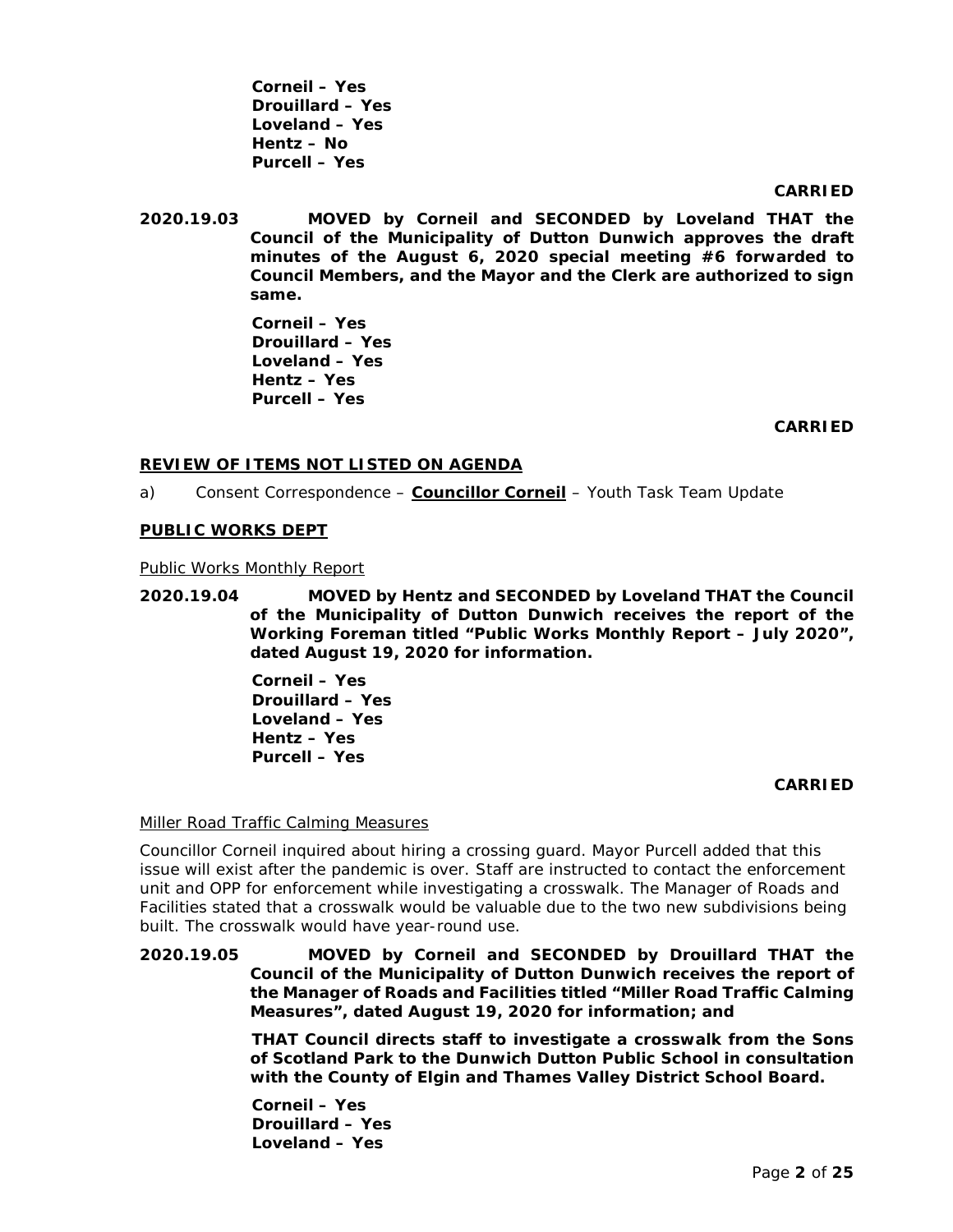**Hentz – Yes Purcell – Yes**

## **DRAINAGE DEPARTMENT**

Meeting to Consider the Report – A.D. McFarlane Drain

**2020.19.06 MOVED by Hentz and SECONDED by Loveland THAT the Meeting to Consider the Engineer's Report for the A.D. McFarlane Drain opens at 1:19 p.m.**

> **Corneil – Yes Drouillard – Yes Loveland – Yes Hentz – Yes Purcell – Yes**

#### **CARRIED**

Larry Small, Ian and Alan McKillop, Christopher Sloan and W. Noorloos attended the meeting.

The Chairman stated that this is the meeting to consider the report for the A.D. McFarlane drain, dated May 26, 2020 submitted to Council by the Engineer John M. Spriet of Spriet Associates. The purpose of this meeting is to allow the landowners and other affected parties to be given the opportunity to voice their concerns relating to any aspect of this report. Matters dealing specifically with assessments including where any land or road has been assessed too high or too low, any land or road that should have been assessed but has not been, or the land use was not duly considered will be dealt with by the Court of Revision at a date to e determined after the passing of a Provisional By-law. The Chairman asked if everyone was notified of this meeting to consider the report of the Engineer in an appropriate way that were required to be notified under the Drainage Act?

The Clerk responded that yes, on July 13, 2020 all landowners and affected parties required to be notified under Section 41 of the Drainage Act were sent by regular mail, notice of the date and time and location of this meeting. The notice included a copy of the report of the Engineer for the A.D. McFarlane Drain, dated May 26, 2020.

The Chairman asked the Engineer to present his report. Mr. Spriet reported that the drain was originally constructed in 1949 and consisted of the incorporation of an existing private tile starting at the McWilliam Drain. The work included the replacement of a portion of the existing tile. The proposed work for this project includes approximately 1390 lineal meters for 300mm (12") to 450mm (18") concrete field tile and HDPE sewer pipe including related appurtenances.

The Chairman asked if Council had any questions, to which they replied no.

The Chairman asked is any landowners or affected parties have any questions or concerns. Mr. Small requested that the top soil on his property not to be stripped over the tile trench area. The Engineer said that if this was his wish then that work will be removed from the tenders. Ian and Alan McKillop have just tiled their lands and now have a 4-inch header drain with about a 12" connection to it that is located about 6 meters from their lot line with Silver Clay Line. The McKillop's asked if it would be possible to place the new drain between their 4-inch main and the property line to avoid all of the connections and disruption to their drainage system. The Engineer replied that it could be addressed at the time of construction.

The Chairman stated that the Clerk will be mailing a copy of the provisional by-law duly passed today to all landowners and affected parties as required by Section 46 of the Drainage Act. The Court of Revision for the A.D. McFarlane will be held on September 23,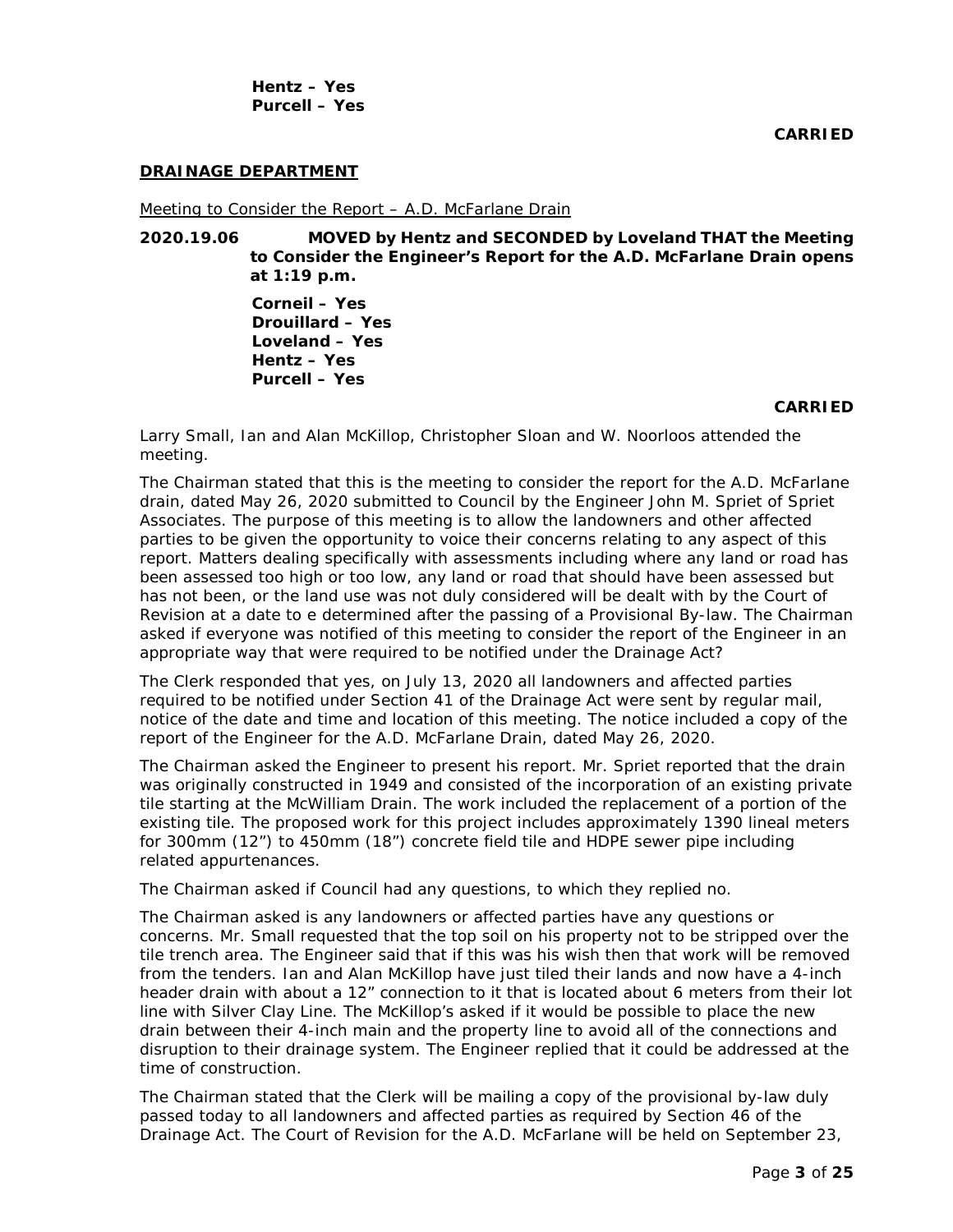2020 at 5:15 p.m. Due to COVID-19 restrictions affected landowners will only be able to attend the Court of Revision meeting one of three ways: by teleconference, by a WebEx virtual meeting format over the internet, by attending the Dutton Dunwich Community Centre where it will be set up through a WebEx virtual meeting with the Court.

Any owner of land assessed for the drainage works may appeal to the court of revision on any of the following grounds:

- 1. Any land or road has been assessed an amount that is too high or too low.
- 2. Any land or road that should have been assessed and has not been assessed.
- 3. Due consideration has not been given to the use being made of the land.

By a written notice setting out the grounds of the appeal at least 10 days before the first sitting of the Court of Revision to the Clerk of the Municipality of Dutton Dunwich. Further, under Section 48 of the Drainage Act, any owner of land or any public utility affected by a drainage works may appeal to the Tribunal, on other aspects of this drainage works and in every case a notice of appeal shall be served within 40 days of the mailing of the provisional by-law with the Clerk of the Municipality of Dutton Dunwich. A fact sheet titled "Drainage Act Appeals" and the forms required to file an appeal with regards to this drain are available on the OMAFRA website and upon request at the Municipal Office. The Chairman continued, if you have any questions regarding this drain or any other Municipal Drain in the Municipality of Dutton Dunwich please contact our Drainage Superintendent, Brent Clutterbuck at the Municipal Office.

## **2020.19.07 MOVED by Corneil and SECONDED by Hentz THAT the Council of the Municipality of Dutton Dunwich will provisionally adopt by-law #2020-54 during this meeting; and**

**THAT the Meeting to Consider the Engineer's Report for the A.D. McFarlane Drain closes at 1:34 p.m. and the regular meeting reconvene.**

**Corneil – Yes Drouillard – Yes Loveland – Yes Hentz – Yes Purcell – Yes**

## **CARRIED**

Meeting to Consider the Report – Cameron-Graham Drain South

**2020.19.08 MOVED by Hentz and SECONDED by Drouillard THAT the Meeting to Consider the Engineer's Report for the Cameron-Graham Drain South opens at 1:36 p.m.**

> **Corneil – Yes Drouillard – Yes Loveland – Yes Hentz – Yes Purcell – Yes**

## **CARRIED**

Ian and Alan McKillop, Phil Smith, W. Noorloos and Beck Wells attended the meeting.

The Chairman stated that this is the meeting to consider the report for the Cameron Graham Drain South, dated April 29, 2020 submitted to Council by the Engineer John M. Spriet of Spriet Associates. The purpose of this meeting is to allow the landowners and other affected parties to be given the opportunity to voice their concerns relating to any aspect of this report. Matters dealing specifically with assessments including where any land or road has been assessed too high or too low, any land or road that should have been assessed but has not been, or the land use was not duly considered will be dealt with by the Court of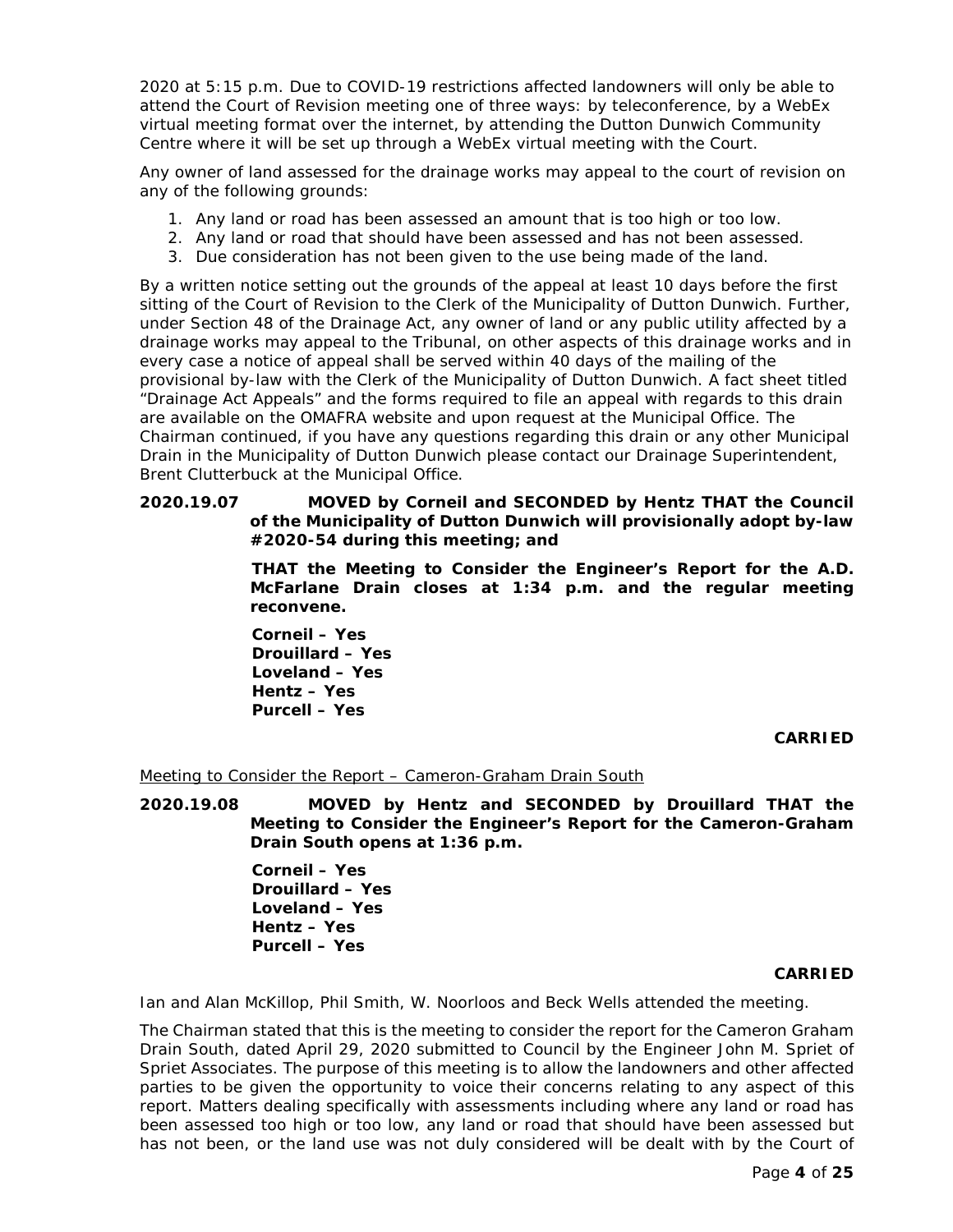Revision at a date to be determined after the passing of a Provisional By-law. During this meeting each owner in the area requiring drainage that signed a Section 4 Drainage Act petition shall be given he opportunity to withdraw their name by putting the request in writing, signing and filing the notice with the Clerk. Any owner in the area requiring drainage who did not sign the petition shall be given the opportunity to do so. The Chairman asked the Clerk if everyone was notified of this meeting to consider the report of the Engineer in an appropriate way that was required to be notified under the Drainage Act.

The Clerk responded that yes, on July 13, 2020 all landowners and affected parties required to be notified under Section 41 of the Drainage Act were sent by regular mail, notice of the date and time and location of this meeting. The notice included a copy of the report of the Engineer for the Cameron Graham Drain South, dated April 29, 2020.

The Chairman asked the Engineer to present his report. Mr. Spriet reported that the Cameron-Graham Drain South was originally constructed in 1964 and consisted of the construction of a main drain and branch. The proposed work consists of approximately 2452 lineal meters of 250mm (10") to 675mm (27") concrete field tile and HDPE sewer pipe including related appurtenances and the incorporation of 110 lineal meters of 150mm (6") tile.

The Chairman asked if Council had any questions, to which they replied no.

The Chairman asked is any landowners or affected parties have any questions or concerns. Mr. Noorloos and Mr. Smith expressed concern with contractor timing and when the drain will be constructed. They and also inquired if there was a way to compel contractors to arrive and construct a drain in a timely manner. Staff will investigate if there are methods to ensure that contractors complete the work in the time frame specified in the submitted tender. Mr. Smith stated that he did not want the investigation to delay the tendering process.

The Chairman asked if there were any landowners present who would like to add or remove their name from the Section 4 petition. No responses were received.

The Chairman stated that the Clerk will be mailing a copy of this provisional by-law duly passed today to all landowners and affected parties as required by Section 46 of the Drainage Act. The Court of Revision for the Cameron-Graham Drain South will be held on September 23, 2020 at 5:30 p.m. Due to COVID-19 restrictions affected landowners will only be able to attend the Court of Revision meeting one of three ways: by teleconference, by a WebEx virtual meeting format over the internet, by attending the Dutton Dunwich Community Centre where it will be set up through a WebEx virtual meeting with the Court.

Any owner of land assessed for the drainage works may appeal to the court of revision on any of the following grounds:

- 1. Any land or road has been assessed an amount that is too high or too low.
- 2. Any land or road that should have been assessed and has not been assessed.
- 3. Due consideration has not been given to the use being made of the land.

By a written notice setting out the grounds of the appeal at least 10 days before the first sitting of the Court of Revision to the Clerk of the Municipality of Dutton Dunwich. Further, under Section 48 of the Drainage Act, any owner of land or any public utility affected by a drainage works may appeal to the Tribunal, on other aspects of this drainage works and in every case a notice of appeal shall be served within 40 days of the mailing of the provisional by-law with the Clerk of the Municipality of Dutton Dunwich. A fact sheet titled "Drainage Act Appeals" and the forms required to file an appeal with regards to this drain are available on the OMAFRA website and upon request at the Municipal Office. The Chairman continued, if you have any questions regarding this drain or any other Municipal Drain in the Municipality of Dutton Dunwich please contact our Drainage Superintendent, Brent Clutterbuck at the Municipal Office.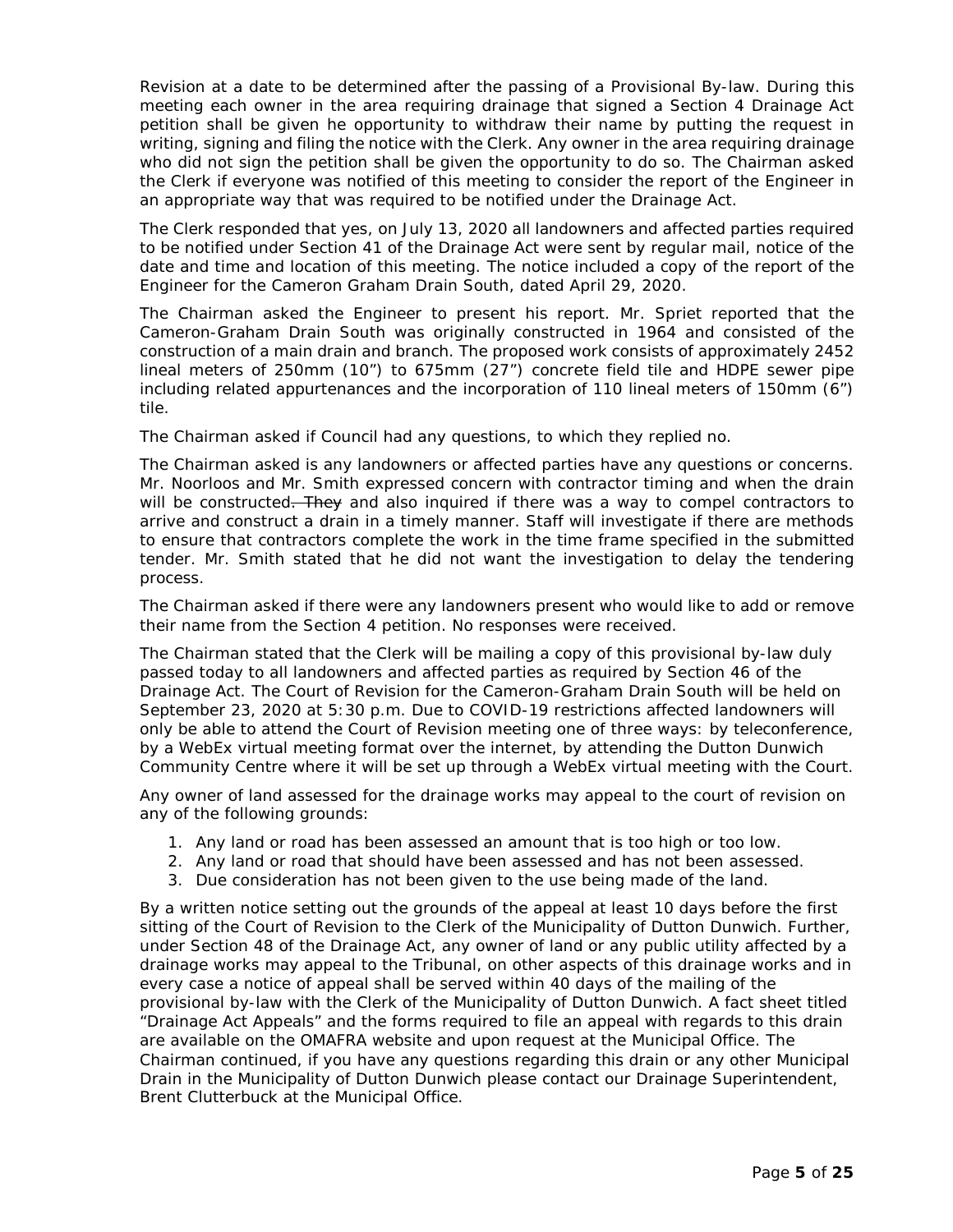**2020.19.09 MOVED by Loveland and SECONDED by Drouillard THAT the Council of the Municipality of Dutton Dunwich will provisionally adopt by-law #2020-55 during this meeting; and**

> **THAT the Meeting to Consider the Engineer's Report for the Cameron-Graham Drain South closes at 1:49 p.m. and the regular meeting reconvene.**

**Corneil – Yes Drouillard – Yes Loveland – Yes Hentz – Yes Purcell – Yes**

**CARRIED**

Meeting to Consider the Report – Keith Drain

**2020.19.10 MOVED by Hentz and SECONDED by Drouillard THAT the Meeting to Consider the Engineer's Report for the Keith Drain opens at 1:51 p.m.**

> **Corneil – Yes Drouillard – Yes Loveland – Yes Hentz – Yes Purcell – Yes**

> > **CARRIED**

There were no landowners or affected parties in attendance for the Keith Drain.

The Chairman stated that this is the meeting to consider the report for the Keith Drain dated July 8, 2020 submitted to Council by the Engineer John M. Spriet of Spriet Associates. The purpose of this meeting is to allow the landowners and other affected parties to be given the opportunity to voice their concerns relating to any aspect of this report. Matters delaying specifically with assessments including where any land or road has been assessed too high or too low, any land or road that should have been assessed but has not been, or the land use was not duly considered will be dealt with by the Court of Revision at a date to be determined after the passing of a Provisional By-law. The Chairman asked if everyone was notified of this meeting to consider the report of the Engineer in an appropriate way that was required to be notified under the Drainage Act.

The Clerk responded that yes, on July 13, 2020 all landowners and affected parties required to be notified under Section 41 of the Drainage Act were sent by regular mail, notice of the date and time and location of this meeting. The notice included a copy of the report of the Engineer for the Keith Drain dated July 8, 2020.

The Chairman asked the Engineer to present his report. Mr. Spriet reported that the Keith Drain was originally constructed in 1971 and consisted of a drainage system to provide a large majority of Iona with a drainage outlet. The proposed work consists of approximately 36 lineal meters of 750mm (30") HDPE sewer pipe, including related appurtenances.

The Chairman asked if Council had any questions, to which they replied no.

The Chairman stated that the Clerk will be mailing a copy of this provisional by-law duly passed today to all landowners and affected parties as required by Section 46 of the Drainage Act. The Court of Revision for the Keith Drain will be held on September 23, 2020 at 5:45 p.m. Due to COVID-19 restrictions affected landowners will only be able to attend the Court of Revision meeting one of three ways: by teleconference, by a WebEx virtual meeting format over the internet, by attending the Dutton Dunwich Community Centre where it will be set up through a WebEx virtual meeting with the Court.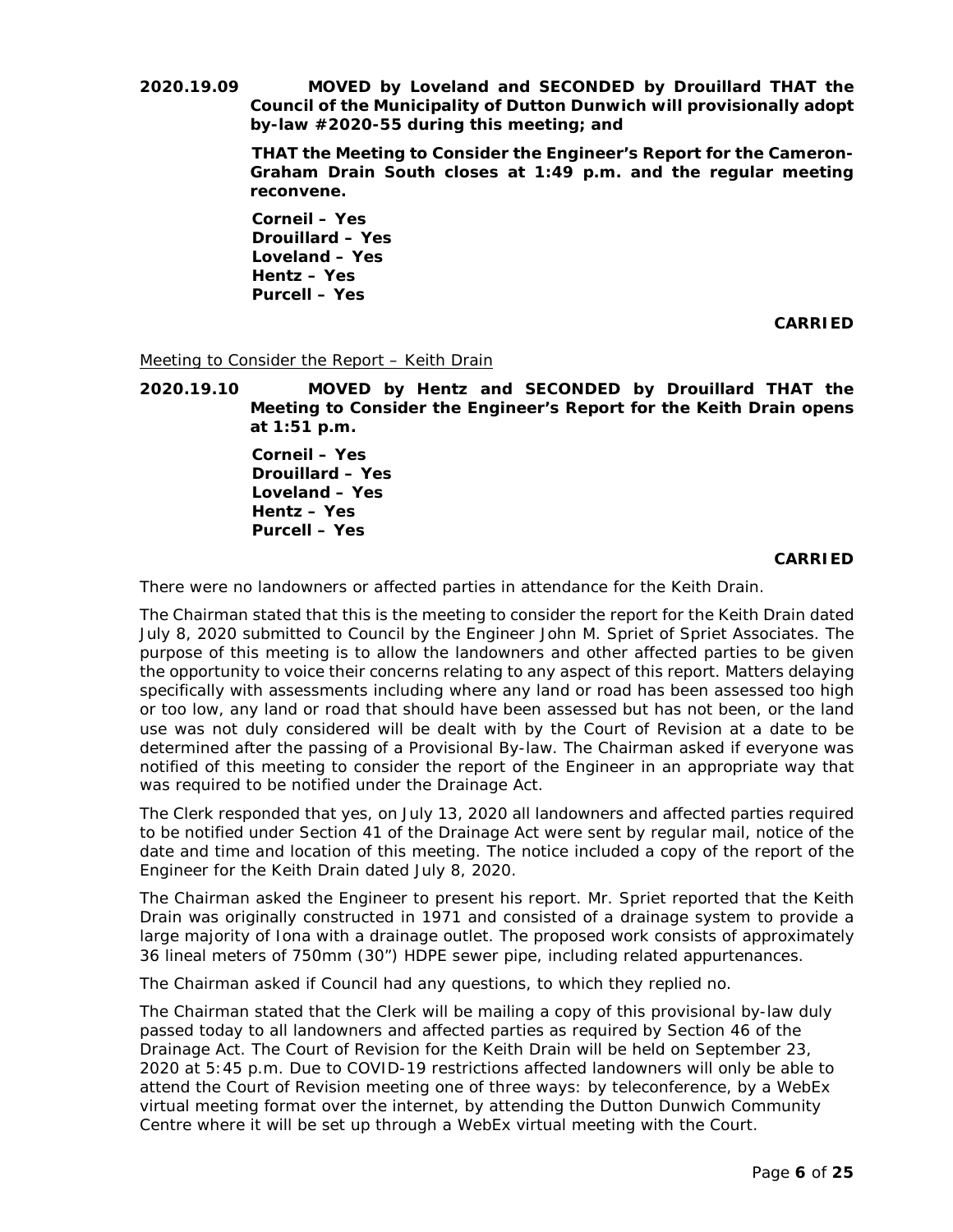Any owner of land assessed for the drainage works may appeal to the court of revision on any of the following grounds:

- 1. Any land or road has been assessed an amount that is too high or too low.
- 2. Any land or road that should have been assessed and has not been assessed.
- 3. Due consideration has not been given to the use being made of the land.

By a written notice setting out the grounds of the appeal at least 10 days before the first sitting of the Court of Revision to the Clerk of the Municipality of Dutton Dunwich. Further, under Section 48 of the Drainage Act, any owner of land or any public utility affected by a drainage works may appeal to the Tribunal, on other aspects of this drainage works and in every case a notice of appeal shall be served within 40 days of the mailing of the provisional by-law with the Clerk of the Municipality of Dutton Dunwich. A fact sheet titled "Drainage Act Appeals" and the forms required to file an appeal with regards to this drain are available on the OMAFRA website and upon request at the Municipal Office. The Chairman continued, if you have any questions regarding this drain or any other Municipal Drain in the Municipality of Dutton Dunwich please contact our Drainage Superintendent, Brent Clutterbuck at the Municipal Office.

## **2020.19.11 MOVED by Drouillard and SECONDED by Hentz THAT the Council of the Municipality of Dutton Dunwich will provisionally adopt by-law #2020-56 during this meeting; and**

**THAT the Meeting to Consider the Engineer's Report for the Keith Drain closes at 1:57 p.m. and the regular meeting reconvene.**

**Corneil – Yes Drouillard – Yes Loveland – Yes Hentz – Yes Purcell – Yes**

## **CARRIED**

Petition for Drainage Works – Bennett Drain – Brokenshire

The Drainage Superintendent explained that this is a petition for a development drain designed to have an outlet at the Bennett Drain. This system will take a significant area from the Ossel and Brown Drains and add them to the Bennett Drain. This will meet the needs of the Municipal and County Planner for this development.

**2020.19.12 MOVED by Hentz and SECONDED by Loveland THAT the Council of the Municipality of Dutton Dunwich receives and decides to proceed with the Section 4 petition under the Drainage Act for drainage works by owner Marisa Brokenshire and 2689442 Ontario Inc. for the Stormwater Management Facility and outlet drain for the proposed development; and**

> **THAT Council approves altering the drainage area within the development by removing lands from the Ossel and Brown Drains under Section 65(4) to be added to the Bennett Drain within the Lila North Subdivision under Section 65(3), as long as the change is shown to not negatively affect the various drainage watersheds; and**

> **THAT Council will appoint an Engineer under the appropriate section of the Drainage Act after the required notice has been sent under Section 6(1) and 7(1) of the Drainage Act and the passing of the required 30 days notice to prepare the necessary 4 and 65 reports; and**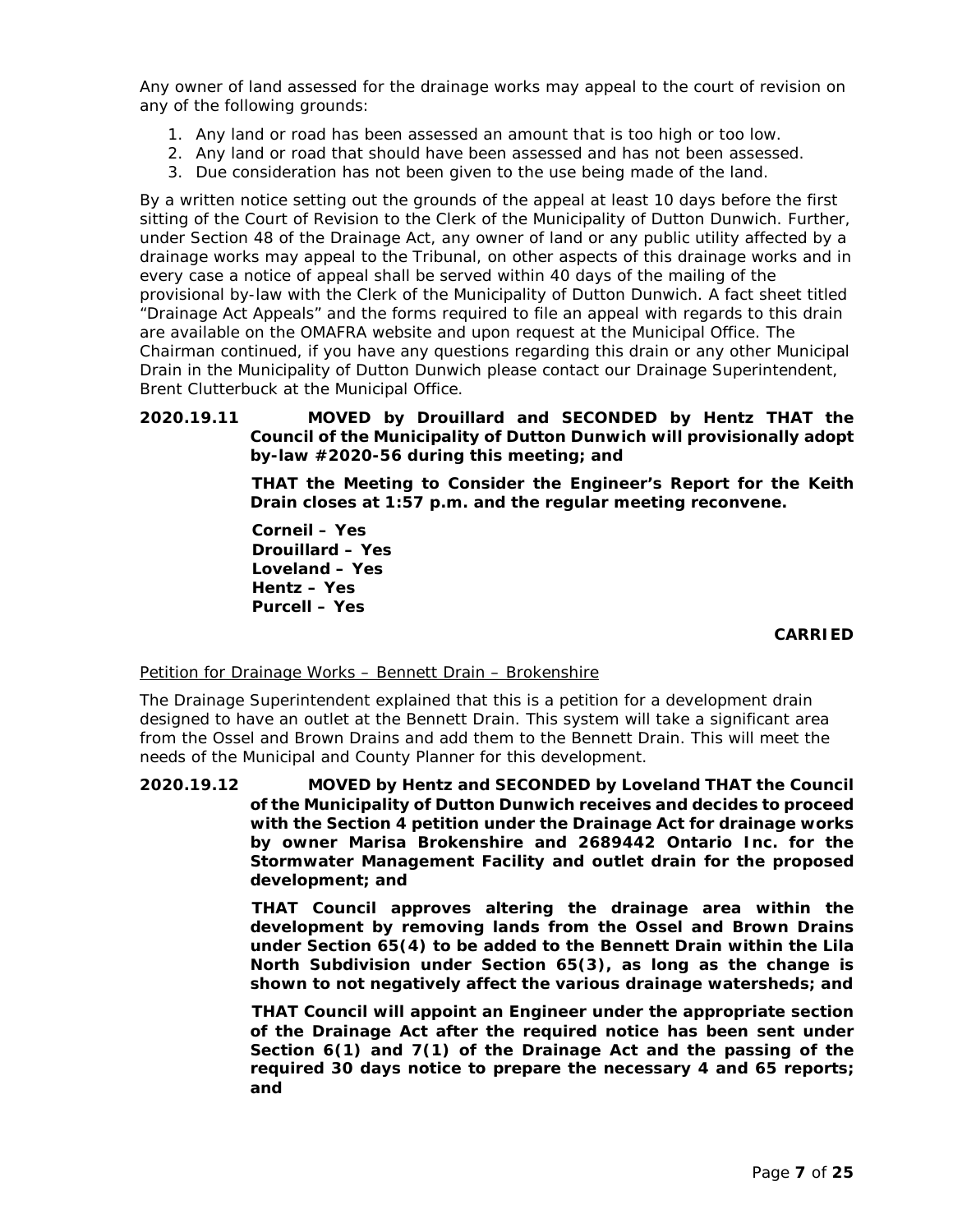**THAT Council instructs the Clerk to send notice to all petitioners, the Lower Thames Valley Conservation Authority and Ontario Ministry of Agriculture, Food and Rural Affairs of it's decision.**

**Corneil – Yes Drouillard – Yes Loveland – Yes Hentz – Yes Purcell – Yes**

**CARRIED**

### **WATER DEPARTMENT**

Water Operations Manager's Monthly Report

**2020.19.13 MOVED by Corneil and SECONDED by Loveland THAT the Council of the Municipality of Dutton Dunwich receives the report of the Water Operations Manager titled "Water Operations Report – July 2020", dated August 19, 2020 for information.**

> **Corneil – Yes Drouillard – Yes Loveland – Yes Hentz – Yes Purcell – Yes**

> > **CARRIED**

#### **WASTEWATER DEPARTMENT**

Wastewater Operator Monthly Report

**2020.19.14 MOVED by Hentz and SECONDED by Drouillard THAT the Council of the Municipality of Dutton Dunwich receives the report of the Wastewater Operator titled "Monthly Report – July 2020", dated August 19, 2020 for information.**

> **Corneil – Yes Drouillard – Yes Loveland – Yes Hentz – Yes Purcell – Yes**

> > **CARRIED**

#### **BUILDING DEPT**

Monthly Building Activity Report

**2020.19.15 MOVED by Corneil and SECONDED by Drouillard THAT the Council of the Municipality of Dutton Dunwich receives the report of the Chief Building Official titled "Building Activity Report – July 2020", dated August 19, 2020 for information.**

> **Corneil – Yes Drouillard – Yes Loveland – Yes Hentz – Yes Purcell – Yes**

#### **CARRIED**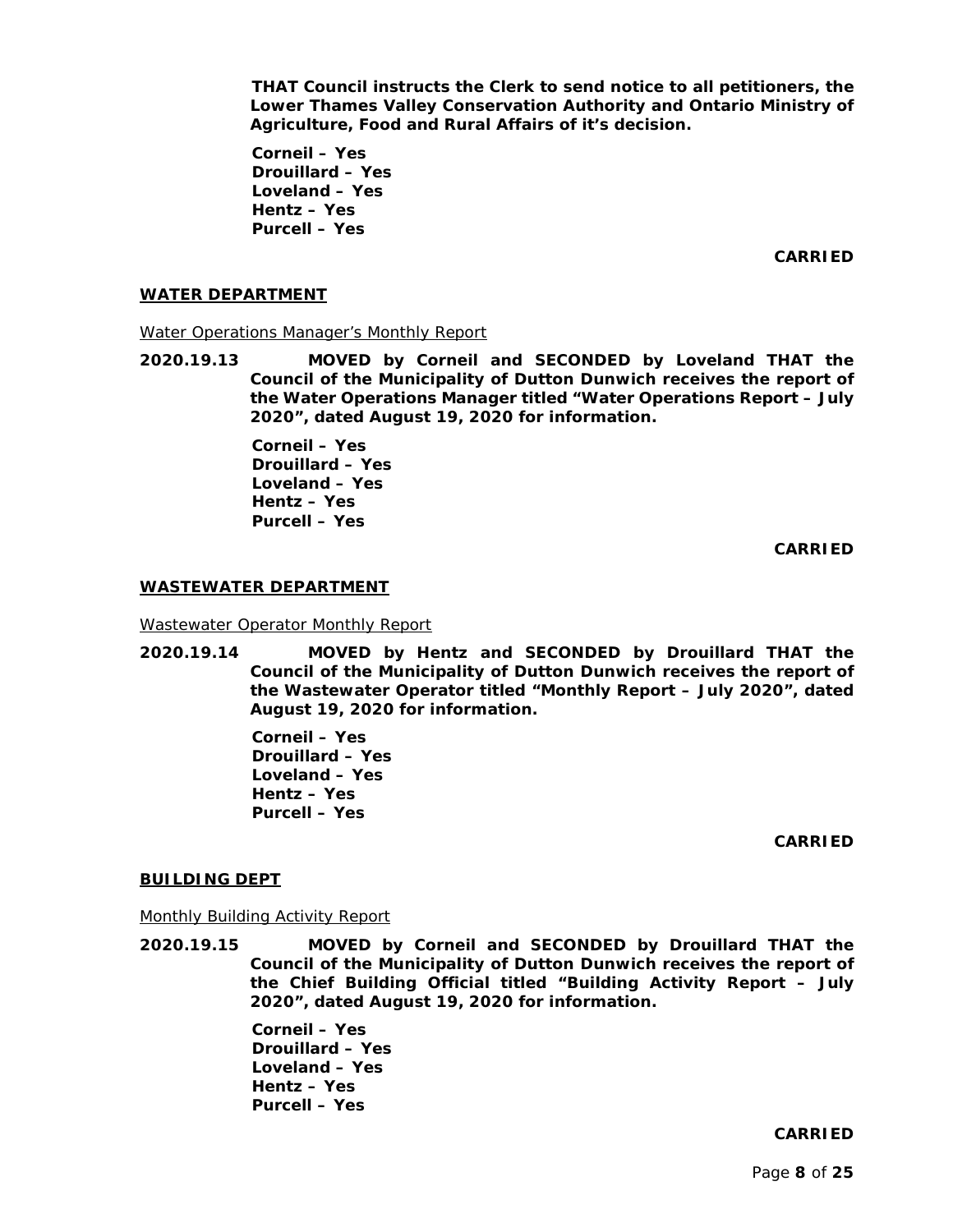## **FIRE DEPARTMENT**

### Fire Chief's Monthly Report

The Treasurer reported that there is a fire reserve that would be used to purchase the fire rescue vehicle and it would not impact this year's budget. Council inquired what is the fire rescue vehicle and requested more clarification on what would be purchased.

## **2020.19.16 MOVED by Hentz and SECONDED by Drouillard THAT the Council of the Municipality od Dutton Dunwich receives the report of the Fire Chief titled "Monthly Report – July 2020", dated August 19, 2020 for information; and**

**THAT Council defer this decision on the purchase of a mini fire rescue vehicle to the September 9th Council meeting.**

**Corneil – Yes Drouillard – Yes Loveland – Yes Hentz – Yes Purcell – Yes**

**CARRIED**

## **DRAINAGE DEPARTMENT CONTINUED**

Drainage Superintendent's Monthly Report

**2020.19.17 MOVED by Hentz and SECONDED by Loveland THAT the Council of the Municipality of Dutton Dunwich receives the report of the Drainage Superintendent titled "Monthly Activity Report for July 2020", dated August 19, 2020 for information.**

> **Corneil – Yes Drouillard – Yes Loveland – Yes Hentz – Yes Purcell – Yes**

## **CARRIED**

### Meeting to Consider the Report - C. McCallum Drain

**2020.19.18 MOVED by Drouillard and SECONDED by Loveland THAT the Meeting to Consider the Engineer's Report for the C. McCallum Drain opens at 2:18 p.m.**

> **Corneil – Yes Drouillard – Yes Loveland – Yes Hentz – Yes Purcell – Yes**

#### **CARRIED**

Baden Sholdice, Ron Reintsma, Ken McCallum, John Watterworth and his counsel Leith Coghlin, and Anne Marie McWilliam attended the meeting.

The Chairman stated that this is the meeting to consider the report for the C. McCallum Drain dated November 15, 2019 submitted to Council by the Engineer John M. Spriet of Spriet Associates. This meeting to consider the report was originally scheduled for March25, 2020 but was postponed due to the COVID-19 Pandemic. The purpose of this meeting is to allow the landowners and other affected parties to be given the opportunity to voice their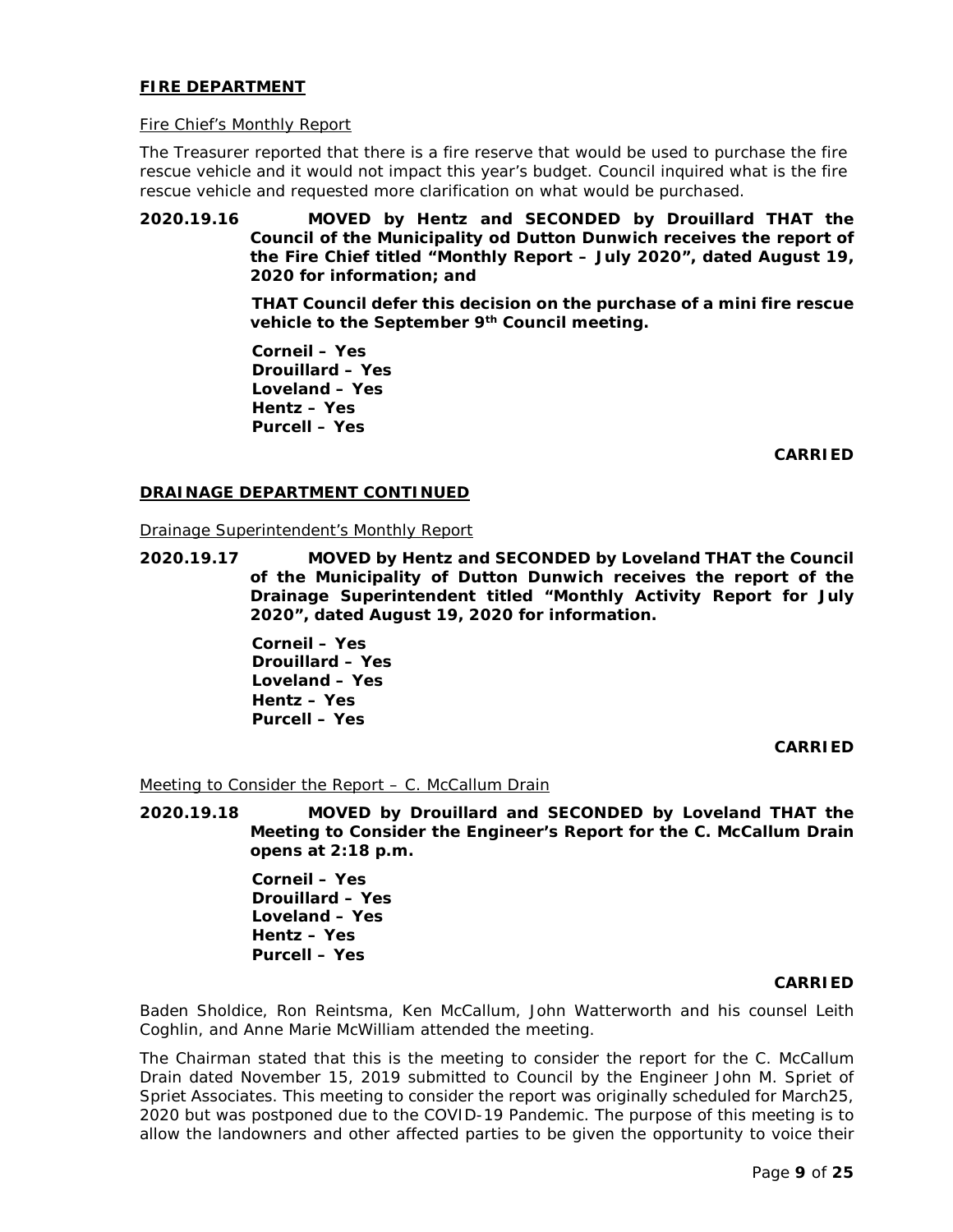concerns relating to any aspect of this report. Matters dealing specifically with assessments including where any land or road has been assessed too high or too low, any land or road that should have been assessed but has not been, or the land use was not duly considered will be dealt with the Court of Revision at a date to be determined after the passing of a Provisional By-law. The Chairman asked the Clerk if everyone was notified of this meeting to consider the report of the Engineer in an appropriate way that was required to be notified under the Drainage Act.

The Clerk responded that yes, on July 13, 2020 all landowners and affected parties required to be notified under Section 41 of the Drainage Act were sent by regular mail, notice of the date and time and location of this meeting. This notice reminded property owners that they had received a copy of the report of the Engineer for the C. McCallum Drain, November 15, 2019 when the notice was sent for the meeting that was cancelled in late March due to the COVID-19 Pandemic. The letter sent July 13, 2020 also asked landowners to contact the municipality if they required an additional copy of the report for this meeting.

The Chairman asked the Engineer to present his report. Mr. Spriet reported that the C. McCallum Drain was originally constructed in 1961 and consisted of approximately 344 meters of open ditch construction and approximately 1404 meters of 150mm (6") to 300mm (12") diameter field tile. The proposed work consists of approximately 115 lineal meters of open ditch cleanout including quarry stone rip-rap bank protection and bank seeding; approximately 245 lineal meters of 450mm (18") concrete field tile including related appurtenances.

The Chairman asked if Council had any questions, to which they replied no.

The Chairman asked is any landowners or affected parties have any questions or concerns. Mr Sholdice asked the Engineer how estimates were prepared. Mr. Spriet replied that the estimate is prepared using current construction costs. Mr. Sholdice expressed concern for how much this project was going to cost him and asked how much the other properties were net assessed. Mr. Sholdice inquired about the natural swale through the Marentette woodlot that now brings water to the open ditch and where that water will go once the drain is enclosed. Mr. Spriet explained that there will be a catch basin to take the water into the tile and if the flow exceeded the capacity of the drain the area over the existing drain was to be left as a swale as shown on the plan to take those excess waters to the open ditch. Mr. Reintsma asked about his land area that was assessed and wanted to ensure that it was correctly assessed as he had paid to tile drain his farmland in the north west corner of the property to a different municipal drain. Mrs. McWilliam and Mr. McCallum inquired what their estimated net assessment was for the project.

The Chairman stated that the Clerk will be mailing a copy of this provisional by-law duly passed today to all landowners and affected parties as required by Section 46 of the Drainage Act. The Court of Revision for the C. McCallum Drain will be held on September 23, 2020 at 6:00 p.m. Due to COVID-19 restrictions affected landowners will only be able to attend the Court of Revision meeting one of three ways: by teleconference, by a WebEx virtual meeting format over the internet, by attending the Dutton Dunwich Community Centre where it will be set up through a WebEx virtual meeting with the Court.

Any owner of land assessed for the drainage works may appeal to the court of revision on any of the following grounds:

- 1. Any land or road has been assessed an amount that is too high or too low.
- 2. Any land or road that should have been assessed and has not been assessed.
- 3. Due consideration has not been given to the use being made of the land.

By a written notice setting out the grounds of the appeal at least 10 days before the first sitting of the Court of Revision to the Clerk of the Municipality of Dutton Dunwich. Further, under Section 48 of the Drainage Act, any owner of land or any public utility affected by a drainage works may appeal to the Tribunal, on other aspects of this drainage works and in every case a notice of appeal shall be served within 40 days of the mailing of the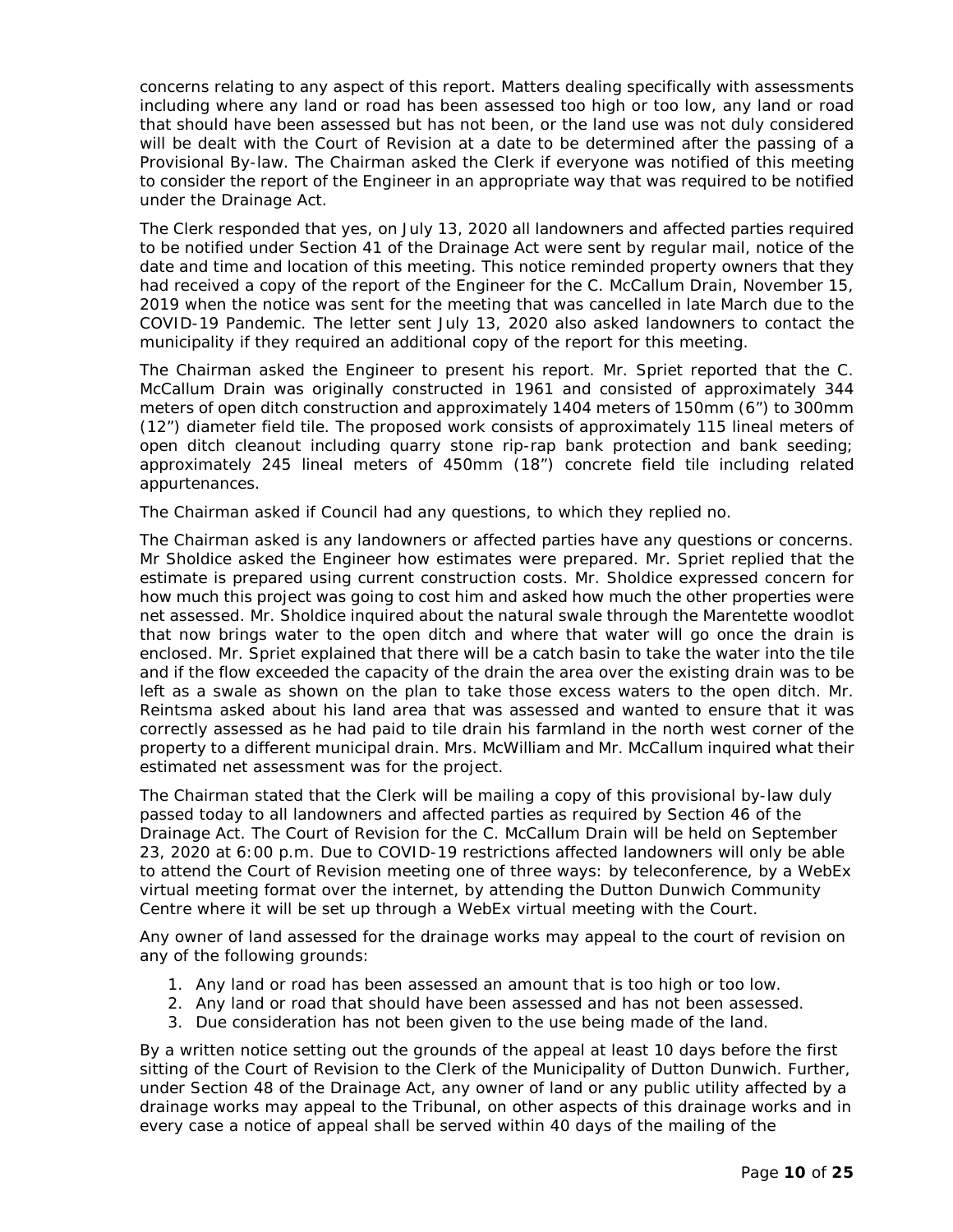provisional by-law with the Clerk of the Municipality of Dutton Dunwich. A fact sheet titled "Drainage Act Appeals" and the forms required to file an appeal with regards to this drain are available on the OMAFRA website and upon request at the Municipal Office. The Chairman continued, if you have any questions regarding this drain or any other Municipal Drain in the Municipality of Dutton Dunwich please contact our Drainage Superintendent, Brent Clutterbuck at the Municipal Office.

## **2020.19.19 MOVED by Drouillard and SECONDED by Loveland THAT the Council of the Municipality of Dutton Dunwich will provisionally adopt by-law #2020-57 during this meeting; and**

**THAT the Meeting to Consider the Engineer's Report for the C. McCallum Drain closes at 2:38 p.m. and the regular meeting reconvene.**

**Corneil – Yes Drouillard – Yes Loveland – Yes Hentz – Yes Purcell – Yes**

**CARRIED**

## Meeting to Consider the Report – Hamilton Drain

**2020.19.20 MOVED by Loveland and SECONDED by Corneil THAT the Meeting to Consider the Engineer's Report for the Hamilton Drain opens at 2:39 p.m.**

> **Corneil – Yes Drouillard – Yes Loveland – Yes Hentz – Yes Purcell – Yes**

## **CARRIED**

Joe Casey, Eugene Bint, Peter Dieleman, John Watterworth and his legal counsel Leith Coghlin attended the meeting.

The Chairman stated that this is the meeting to reconsider the report of the Hamilton Drain dated April 18, 2019 submitted to Council by the Engineer John M. Spriet of Spriet Associates. This report was originally considered by Council May 8, 2019. The report was returned to the Engineer for some additional research into possible drain cross connections between Branch A of the 1970 drain and the 1903 Award Drain. The purpose of this meeting is to allow the landowners and other affected parties to be given the opportunity to voice their concerns relating to any aspect of this report. During this meeting each owner in the area requiring drainage that signed a Section 4 Drainage Act petition shall be given the opportunity to withdraw their name by putting the request in writing, signing and filing the notice with the Clerk. Any owner in the are requiring drainage who did not sign the petition shall be given the opportunity to do so. Matters dealing specifically with assessments including where any land or road has been assessed too high or too low, any land or road that should have been assessed but has not been or the land use was not duly considered will be dealt with by the Court of Revision at a date to be determined after the passing of a Provisional By-law.

The Chairman asked the Clerk if everyone was notified of this meeting to consider the report of the Engineer in an appropriate way that was required to be notified under the Drainage Act. The Clerk responded that yes, on July 13, 2020 all landowners and affected parties required to be notified under Section 41 of the Drainage Act were sent by regular mail, notice of the date and time and location of this meeting. The notice reminded property owners that they received a copy of the report of the Engineer for the Hamilton Drain, dated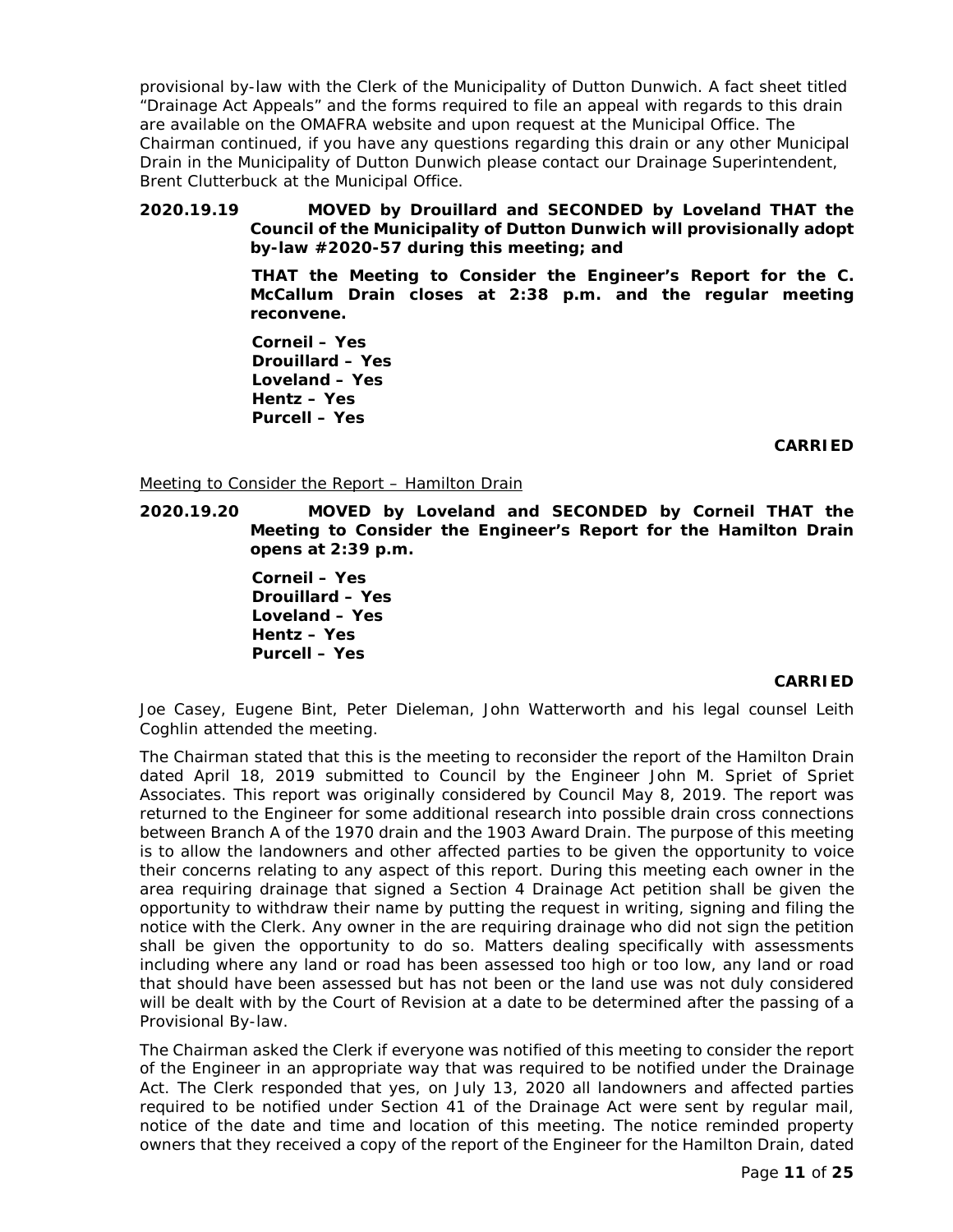April 18, 2019 with the notice for the first meeting to consider the report April 25, 2019. The letter sent July 13, 2020 also asked landowners to contact the municipality if they required an additional copy of the report for this meeting.

The Chairman asked the Engineer to present his report. Mr. Spriet reported that some investigative work was completed where staff traced the Hamilton Award Drain and dug up Branch A and found it was working but no cross connections were found. It is not clear why when the previously discussed blockage was removed from the Award drain that the water drained in the Branch A area at the same time.

The Chairman asked if Council had any questions, to which they replied no.

The Chairman asked is any landowners or affected parties have any questions or concerns. Mr. Casey inquired about his net assessment for the drain. Mr. Spriet explained that he owned multiple properties. Mr. Casey again expressed his concern for a cross connection due to the simultaneous draining of the area when the tree root blockage was removed from the Award Drain. The Drainage Superintendent explained that the Award Drain had been traced in the road ditch along Silver Clay Line and it was confirmed that the award drain was not directly connected to Branch A. The drainage camera probed Branch A within the road allowance and a short distance into private property. No connections were seen in the road allowance. He added that the late Mrs. Graham explained that when she tiled her farm many years ago the Drainage Superintendent at the time instructed her not to use the Award Drain as an outlet as it was insufficient. Mrs. Graham had provided tile maps of her property that showed she had tiled the east side of her farm to Branch A that was shown to go to the Award Drain and this is shown on the current drain plan as a cross-hatched area. Mr. Casey stated that he feels his assessment is too high. It was explained to Mr. Casey that an appeal can be written to the Clerk to start the appeal process.

Mr. Dieleman expressed concern that they were assessed into this drain when they had a drainage contractor install a private tile at their own expense to subsurface drain their land into the Forbes Drain open ditch and disconnected all subsurface tile that would have drained to the Hamilton Drain watershed. Mr. Spriet explained that there are lands on their farm that still slope towards the Hamilton Drain watershed and that on the plan this area is shown as being cross-hatched to reflect the change of watershed and his lands are assessed at a reduced rate to account for that.

There were questions about the size of the sections of drain where the main drain and Branch A are being improved. Mr. Spriet explained that there was as Section 4 Petition submitted by Mr. Watterworth to provide a legal outlet for his farm. Drains are now designed to a 38mm drainage coefficient. The 1970 Hamilton Drain was not designed to this standard. It was originally discussed during the design of the drain to replace the existing 1970 drain and award drain with a completely new tile to update the system to the new drainage coefficient. Mr. Casey stated that the existing tile is in good condition and did not need to be replaced. The lands upstream of the Branch A junction with the Award Drain and new Branch B are an assessed outlet for the improvements to the Branch A Drain and Main Drain downstream. In the future, if upstream lands on Branch A or the Main Drain require the drain to be improved the outlet for those sections of drain has already been improved to the 38mm standard back to the outlet into the Gilbert Drain.

# **2020.19.21 MOVED by Loveland and SECONDED by Hentz THAT the Council of the Municipality of Dutton Dunwich will provisionally adopt bylaw #2020-58 during this meeting; and**

**THAT the Meeting to Consider the Engineer's Report for the Hamilton Drain closes at 3:17 p.m. and the regular meeting reconvene.**

**Corneil – No Drouillard – Yes Loveland – Yes Hentz – Yes**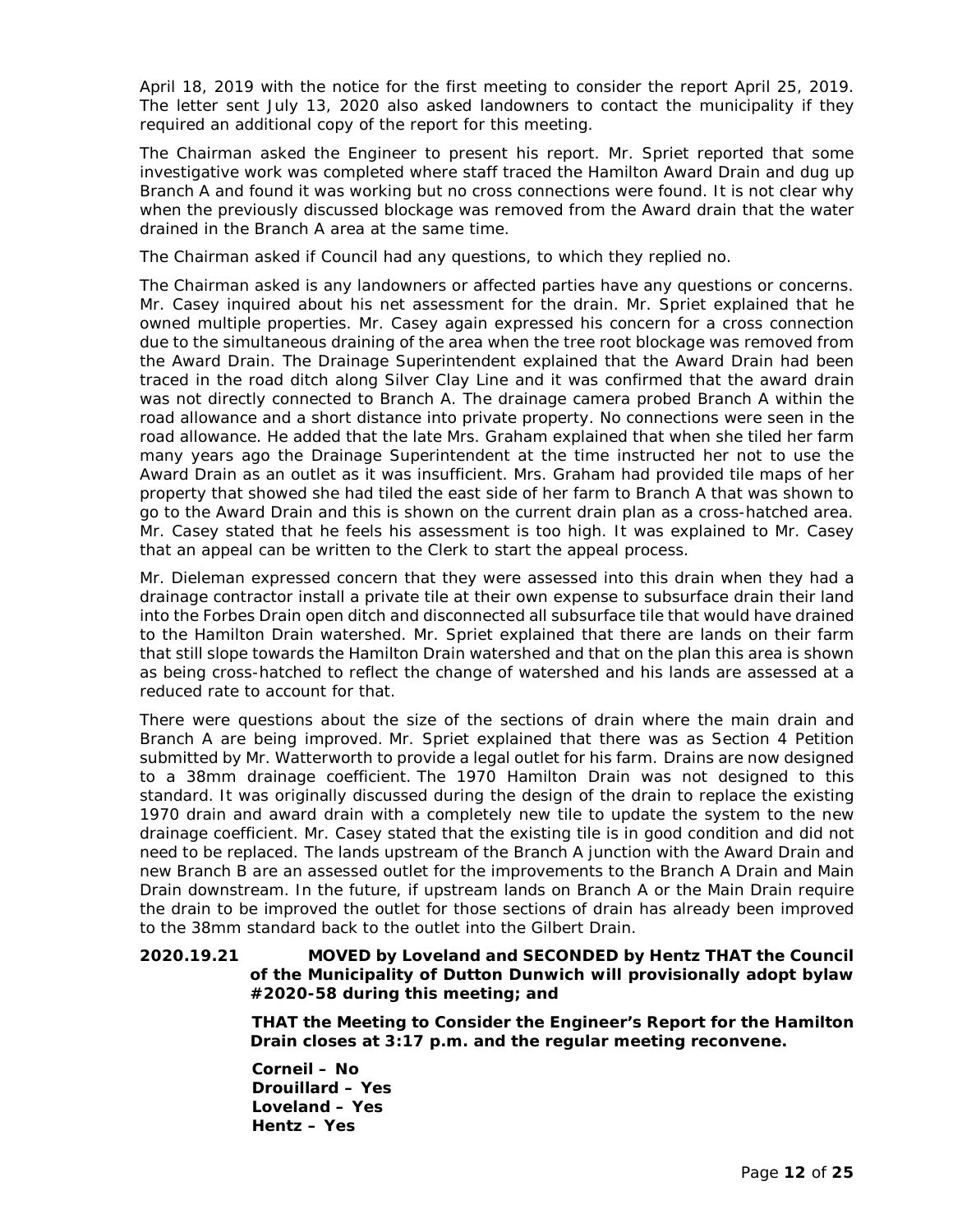## **DELEGATION – Port Talbot Marina – Gary Blazak**

Gary Blazak attended the meeting. Mr. Blazak explained the letter requesting two resolutions supporting the Port Talbot Marina project.

**2020.19.22 MOVED by Loveland and SECONDED by Hentz THAT the Council of the Municipality of Dutton Dunwich supports the development of a commercial marina and associated infrastructure at Port Talbot; and**

> **THAT a copy of this resolution be included with the Municipal Comment Form to the Ministry of Natural Resources and Forestry.**

**Corneil – Yes Drouillard – Yes Loveland – Yes Hentz – Yes Purcell – Yes**

## **CARRIED**

**2020.19.23 MOVED by Drouillard and SECONDED by Corneil THAT the Council of the Municipality of Dutton Dunwich supports the development of a commercial marina and associated infrastructure at Port Talbot; and**

> **THAT Council requests that the County of Elgin consider Port Talbot as a new Settlement Area in the next review of the Elgin County Official Plan; and**

**THAT a copy of this resolution be sent to the County of Elgin.** 

**Corneil – Yes Drouillard – Yes Loveland – Yes Hentz – Yes Purcell – Yes**

**CARRIED**

## **DELEGATION – Dutton Small Business Network/Dutton Dunwich Economic Development Committee**

Maryjo Tait, Dan McKillop and Brian Downie attended the meeting. Ms. Tait presented their proposed Night Market initiative and requested Council support for the 2021 event. The event would have local vendors, local music and a child's area. Mr. McKillop added that it would be a cross between the Street Dance and Highland Games and that they would request assistance from local service groups. Mr. Downie stated that they are in support of and look forward to the success of the event.

**2020.19.24 MOVED by Corneil and SECONDED by Drouillard THAT the Council of the Municipality of Dutton Dunwich supports the Dutton Small Business Network and Dutton Dunwich Economic Development Committee to hold a "Night Market" in the Sons of Scotland Park from 4:00 p.m. to 11:00 p.m. on Saturday, August 7, 2021.** 

> **Corneil – Yes Drouillard – Yes Loveland – Yes Hentz – Yes Purcell – Yes**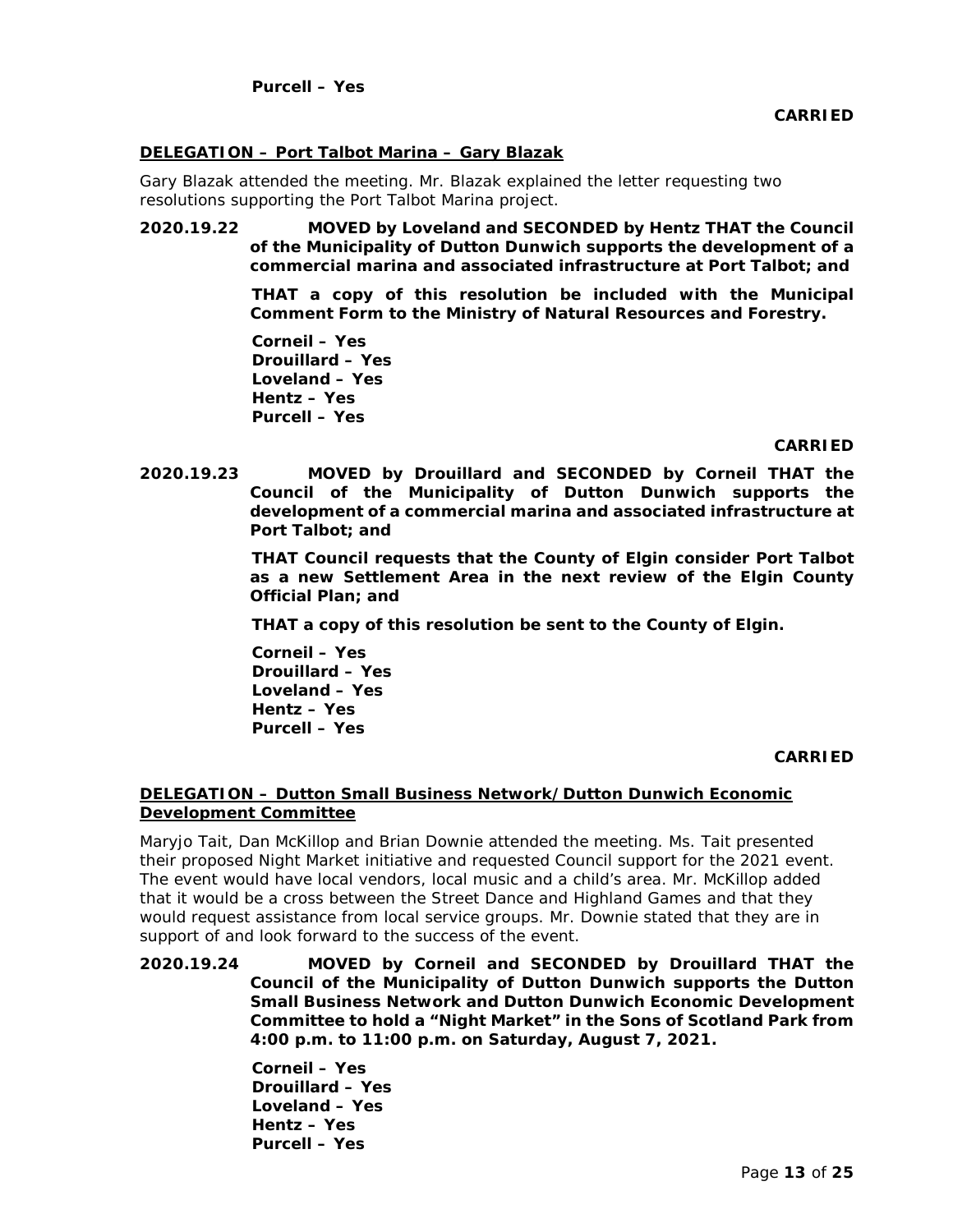## **PLANNING**

Application for Severance – Concession 4, Part Lot 14, 29913 Chalmers Line (E26/20), Municipality of Dutton Dunwich – Pioneer Hay Sales Ltd.

The Planner presented this report to Council.

**2020.19.25 MOVED by Loveland and SECONDED by Hentz THAT the Council of the Municipality of Dutton Dunwich receives the report of the Planner titled "Application for Severance – Concession 4, Part Lot 14, 29913 Chalmers Line (E26/20), Municipality of Dutton Dunwich – Pioneer Hay Sales", dated August 19, 2020 for information.**

> **Corneil – Yes Drouillard – Yes Loveland – Yes Hentz – Yes Purcell – Yes**

## **CARRIED**

- **2020.19.26 MOVED by Corneil and SECONDED by Drouillard THAT the Council of the Municipality of Dutton Dunwich recommends approval to the Land Division Committee of the County of Elgin for proposed severance application E26/20 for Concession 4, Part Lot 14, 29913 Chalmers Line, Municipality of Dutton Dunwich, provided the following conditions are included:**
	- **a) That a Zoning By-law Amendment is in force and effect for the severed parcel and retained parcels;**
	- **b) That septic system review for the severed parcel has been completed;**
	- **c) That Municipal drain re-apportionments have been completed;**
	- **d) That a mutual drainage agreement (under Section 2 of the Drainage Act) has been provided to provide a legal drainage outlet for the newly created residential lot;**
	- **e) That two (2) hard copies and one (1) digital copy of the registered survey have been provided to the Municipality;**
	- **f) That taxes are to be paid in full;**
	- **g) That all Dutton Dunwich planning applications fees, set out in the Fees By-law, be paid to the Municipality; and**
	- **h) That the solicitor provides an undertaking that a copy of the registered deed for the severed parcel once the transaction has occurred will be provided to the Municipality.**

**Corneil – Yes Drouillard – Yes Loveland – Yes Hentz – Yes Purcell – Yes**

## **CARRIED**

Application for Severance – 9563 Currie Road (E21/20), Municipality of Dutton Dunwich - Chad and Melisa Moore

The Planner presented this report to Council.

**2020.19.27 MOVED by Loveland and SECONDED by Drouillard THAT the Council of the Municipality of Dutton Dunwich receives the report of**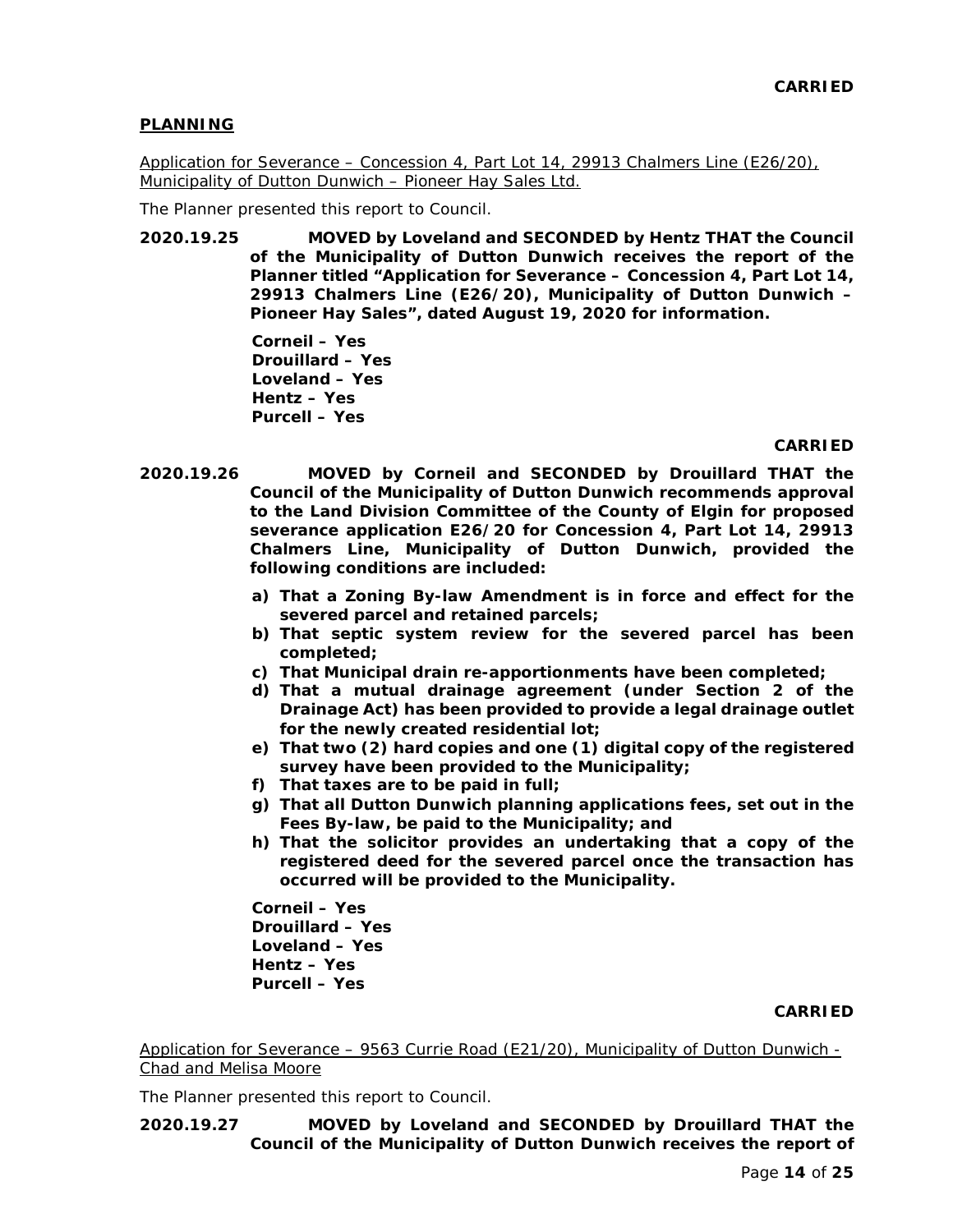**the Planner titled "Application for Severance – 9563 Currie Road (E21/20), Municipality of Dutton Dunwich – Chad and Melissa Moore", dated August 19, 2020 for information.**

**Corneil – Yes Drouillard – Yes Loveland – Yes Hentz – Yes Purcell – Yes**

#### **CARRIED**

- **2020.19.28 MOVED by Hentz and SECONDED by Drouillard THAT the Council of the Municipality of Dutton Dunwich recommends approval to the Land Division Committee of the County of Elgin for proposed severance application E21/20 for 9563 Currie Road, Municipality of Dutton Dunwich, provided the following conditions are included:**
	- **a) That a successful Minor Variance Application be obtained;**
	- **b) That septic system review has been completed;**
	- **c) That municipality drain re-apportionments have been completed;**
	- **d) That two (2) hard copies and one (1) digital copy of the registered survey have been provided to the Municipality;**
	- **e) That taxes are to be paid in full;**
	- **f) That all Dutton Dunwich planning applications fees, set out in the Fees By-law, be paid to the Municipality;**
	- **g) That the solicitor provides an undertaking that a copy of the registered deed for the severed parcel once transaction has occurred will be provided to the Municipality; and**
	- **h) That the lots merge on title.**

**Corneil – Yes Drouillard – Yes Loveland – Yes Hentz – Yes Purcell – Yes**

### **CARRIED**

Church Street Roadway Extension (Wallacetown), Municipality of Dutton Dunwich

The Planner presented this report to Council.

**2020.19.29 MOVED by Corneil and SECONDED by Hentz THAT the Council of the Municipality of Dutton Dunwich receives the report of the Planner titled "Church Street Roadway Extension (Wallacetown), Municipality of Dutton Dunwich", dated August 19, 2020 for information.**

> **Corneil – Yes Drouillard – Yes Loveland – Conflict Hentz – Yes Purcell – Yes**

### **CARRIED**

# **Graham Scott Enns – 2019 Financial Statements**

Robert Foster attended the meeting and presented the draft 2019 financial statements to Council.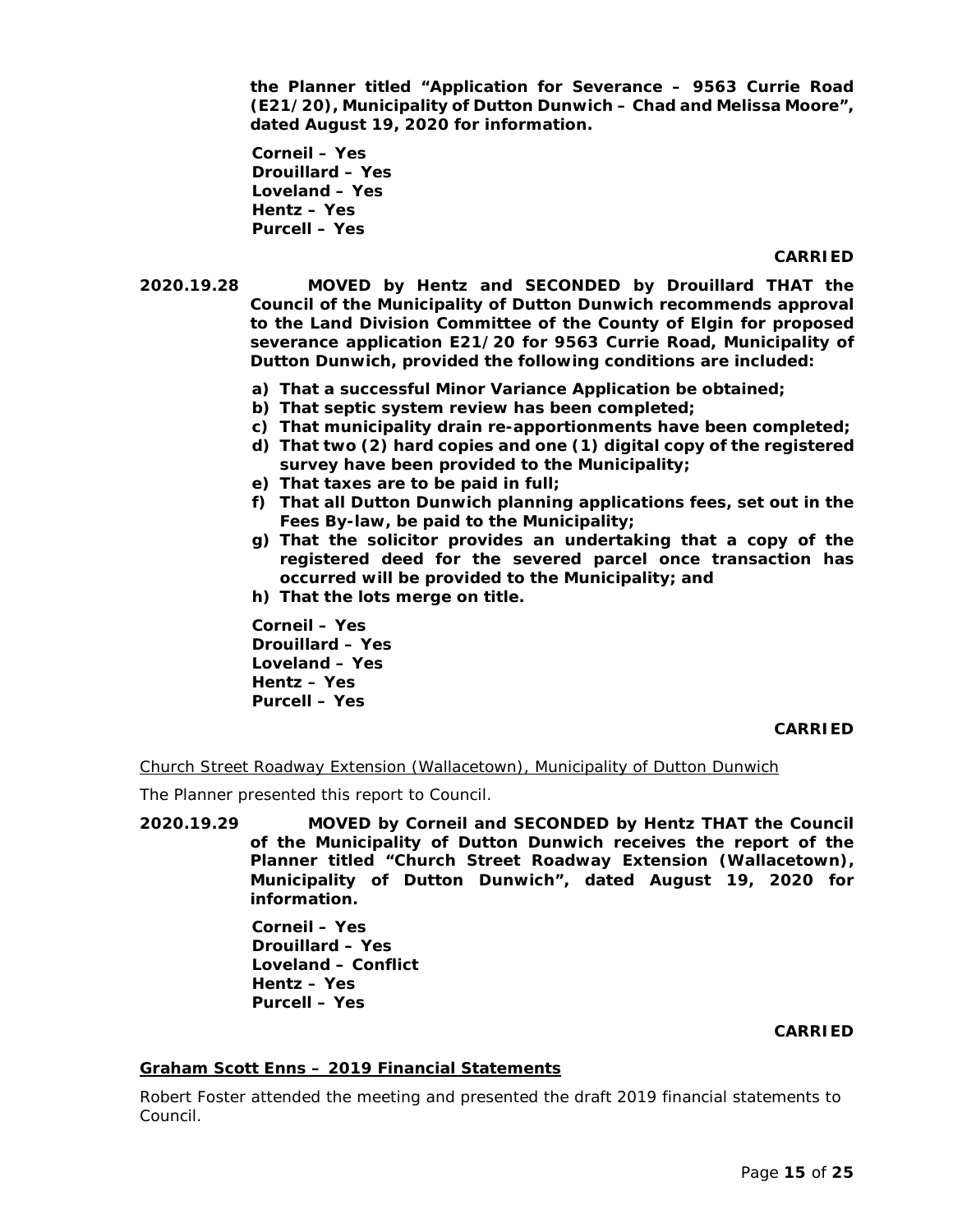## **CLOSED SESSION**

- **2020.19.30 MOVED by Hentz and SECONDED by Drouillard THAT the Council for the Municipality of Dutton Dunwich now moves into a session of the meeting that shall be closed to the public at 4:12 pm, in accordance with Section 239 (2) of the Municipal Act, S.O. 2001, c.25 for discussion of the following matters:**
	- **a) Advice that is subject to solicitor-client privilege, including communications necessary for that purpose – s. 239(2)(f) of the Municipal Act**
	- **b) Information supplied in confidence to the municipality by another level of government – s. 239(2)(h) of the Municipal Act**
	- **c) Advice that is subject to solicitor-client privilege, including communications necessary for that purpose – s. 239(2)(f) of the Municipal Act**

**Corneil – Yes Drouillard – Yes Loveland – Conflict Hentz – Yes Purcell – Yes**

### **CARRIED**

**2020.19.31 MOVED by Drouillard and SECONDED by Loveland THAT the Council for the Municipality of Dutton Dunwich hereby comes out of the closed session of the meeting at 5:14 p.m., and the regular meeting reconvenes.**

> **Corneil – Yes Drouillard – Yes Loveland – Yes Hentz – Yes Purcell – Yes**

#### **CARRIED**

## **RISE AND REPORT - OPEN**

**2020.19.32 MOVED by Hentz and SECONDED by Drouillard THAT the Council of the Municipality of Dutton Dunwich adopts the confidential resolution CL 2020-16 moved in the closed session.**

> **Corneil – Yes Drouillard – Yes Loveland – Yes Hentz – Yes Purcell – Yes**

#### **CARRIED**

a) Advice that is subject to solicitor-client privilege, including communications necessary for that purpose

Staff have been given direction to proceed with the preparation of a by-law to temporarily close the unopened road allowance (Church Street) comprised of PIN 35129-0234 in the Hamlet of Wallacetown. Pending approval of this by-law, Council will consider passing a by-law to establish a municipal policy on the use of unopened road allowances so that a policy is in place to address any future instances where a ratepayer comes forward seeking use of an unopened road allowance.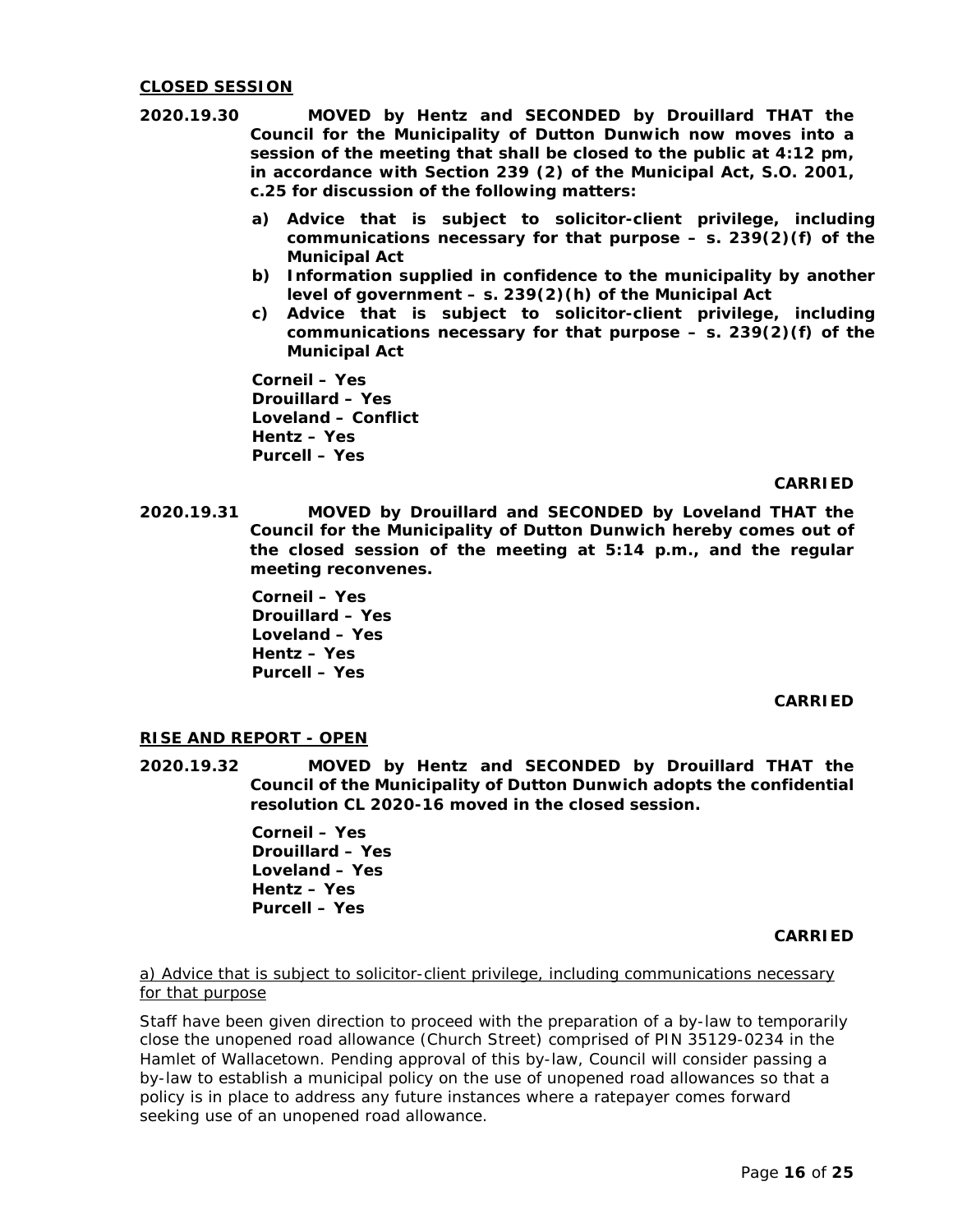**2020.19.33 MOVED by Drouillard and SECONDED by Purcell THAT regarding closed session item a) Advice that is subject to solicitor-client privilege, including communications necessary for that purpose – s. 239(2)(f) of the Municipal Act, that staff proceed as directed by Council.**

> **Corneil – Conflict Drouillard – Yes Loveland – Conflict Hentz – Conflict Purcell – Yes**

> > **CARRIED**

b) Information that is supplied in confidence to the municipality by another level of government

**2020.19.34 MOVED by Corneil and SECONDED by Loveland THAT regarding closed session item b) Information supplied in confidence to the municipality by another level of government – s. 239(2)(h) of the Municipal Act, that staff proceed as directed by Council.**

> **Corneil – Yes Drouillard – Yes Loveland – Yes Hentz – Yes Purcell – Yes**

> > **CARRIED**

c) Advice that is subject to solicitor-client privilege, including communications necessary for that purpose

**2020.19.35 MOVED by Hentz and SECONDED by Drouillard THAT regarding closed session item c) Advice that is subject to solicitor-client privilege, including communications necessary for that purpose – s. 239(2)(f) of the Municipal Act, that staff proceed as directed by Council.**

> **Corneil – Yes Drouillard – Yes Loveland – Yes Hentz – Yes Purcell – Yes**

## **CARRIED**

## **CORRESPONDENCE**

a) **Municipality of Chatham-Kent** – Resolution of Support for Emancipation Day

**2020.19.36 MOVED by Corneil and SECONDED by Drouillard THAT the Council of the Municipality of Dutton Dunwich supports the resolution by the Municipality of Chatham-Kent acknowledging and supporting Private Members Bill put forward by Majid Jowhari; M-36, Emancipation Day, 43rd Parliament, 1st Session; and**

> **THAT a copy of this resolution be forwarded to Jeff Yurek, MPP, Karen Vecchio, MP and the Municipality of Chatham-Kent.**

**Corneil – Yes Drouillard – Yes Loveland – Yes**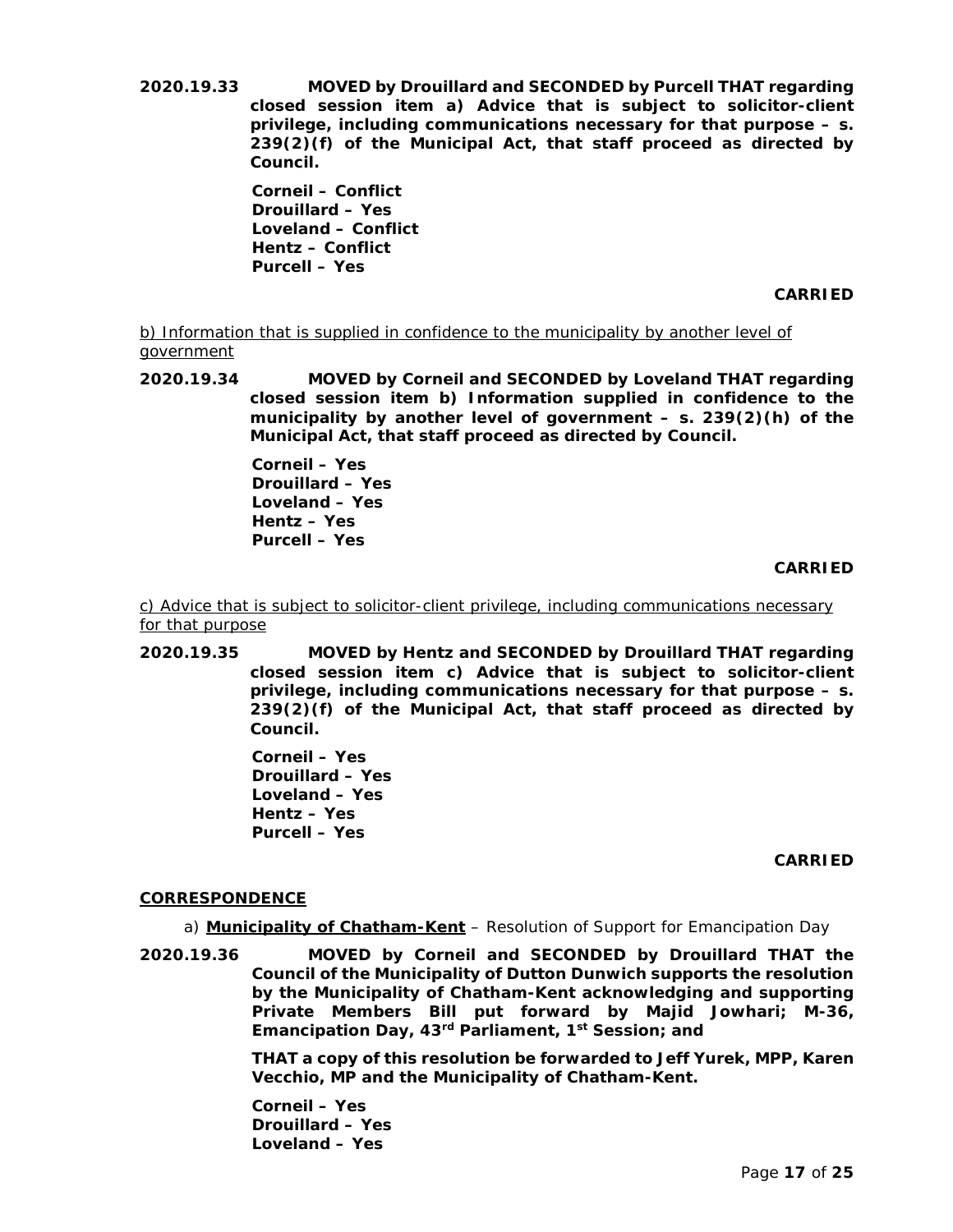**Hentz – Yes Purcell – Yes**

**CARRIED**

- b) **Ministry of Environment, Conservation and Parks** Changes to Temporary Emergency Order for Ontario's Water System
- **2020.19.37 MOVED by Drouillard and SECONDED Loveland THAT correspondence item 15.b) from the Ministry of Environment, Conservation and Parks be received and filed.**

**Corneil – Yes Drouillard – Yes Loveland – Yes Hentz – Yes Purcell – Yes**

#### **CARRIED**

- c) **Town of Amherstburg** Resolution of Support for City of Sarnia re: Long Term Care Home Improvements
- **2020.19.38 MOVED by Hentz and SECONDED Loveland THAT correspondence item 15.c) from the Town of Amherstburg be received and filed.**

**Corneil – Yes Drouillard – Yes Loveland – Yes Hentz – Yes Purcell – Yes**

### **CARRIED**

- d) **City of Owen Sound** Support for Private Member's Bill M-36 Emancipation Day
- **2020.19.39 MOVED by Corneil and SECONDED Hentz THAT correspondence item 15.d) from the City of Owen Sound be received and filed.**

**Corneil – Yes Drouillard – Yes Loveland – Yes Hentz – Yes Purcell – Yes**

## **CARRIED**

- e) **Ministry of the Solicitor General** Proclamation of the Reopening Ontario (a Flexible Response to COVID-19) Act, 2020
- **2020.19.40 MOVED by Drouillard and SECONDED Loveland THAT correspondence item 15.e) from the Ministry of the Solicitor General be received and filed.**

**Corneil – Yes Drouillard – Yes Loveland – Yes Hentz – Yes Purcell – Yes**

#### **CARRIED**

f) **Ministry of Transportation** – School Bus Stop Arm Camera Programs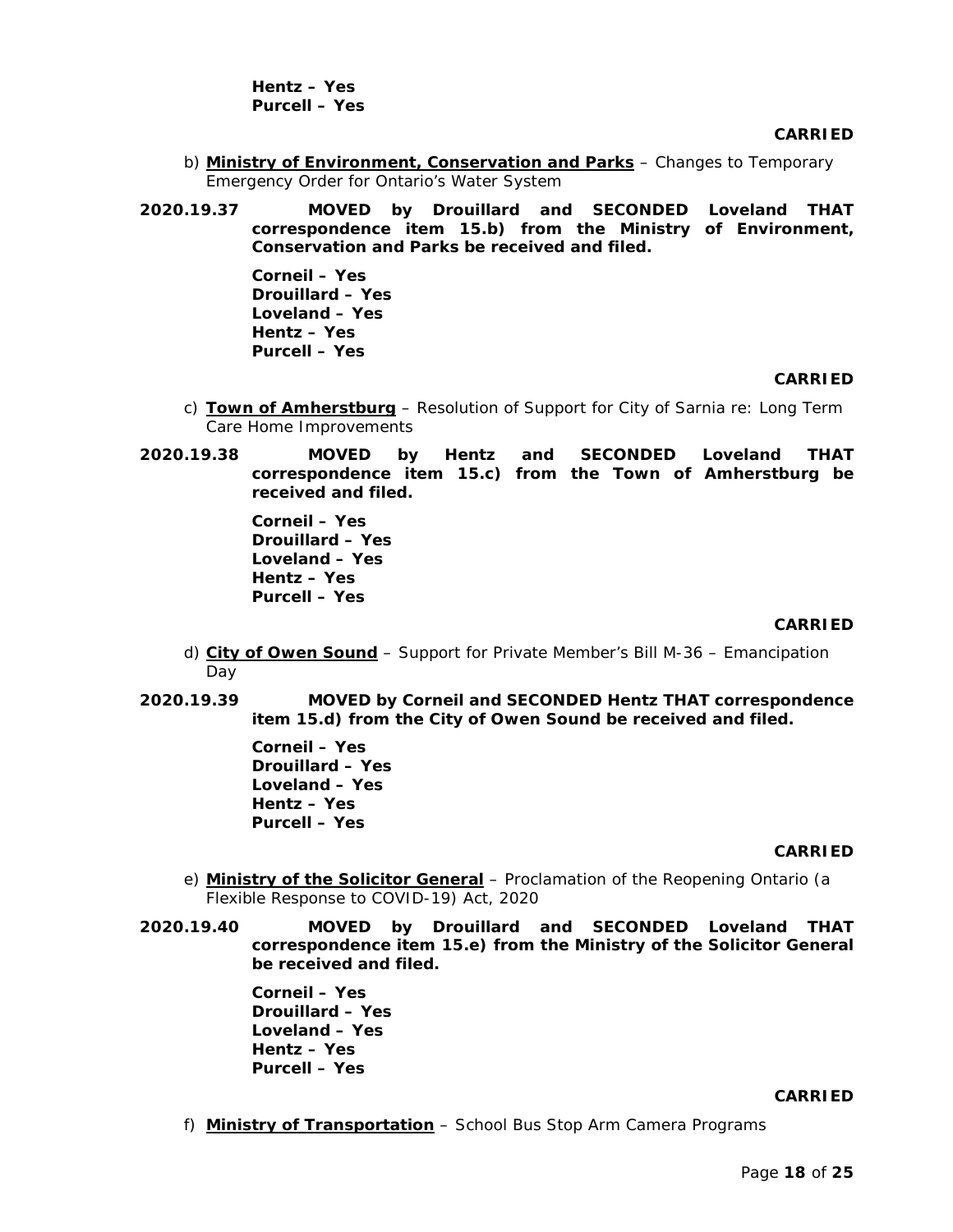**2020.19.41 MOVED by Loveland and SECONDED Corneil THAT correspondence item 15.f) from the Ministry of Transportation be received and filed.**

> **Corneil – No Drouillard – Yes Loveland – Yes Hentz – Yes Purcell – Yes**

> > **CARRIED**

- g) **Elgin County** New Exterior Signage for John Kenneth Galbraith Reference Library, Dutton
- **2020.19.42 MOVED by Corneil and SECONDED by Loveland THAT the Council of the Municipality of Dutton Dunwich approves the proposed new exterior signage design concept for the John Kenneth Galbraith Reference Library; and**

**THAT while the County of Elgin will cover costs associated with production and installation of the proposed sign, the Municipality of Dutton Dunwich will support this proposed project through the approval of the permit and the related permit fee.**

**Corneil – No Drouillard – Yes Loveland – Yes Hentz – Yes Purcell – Yes**

**CARRIED**

- h) **City of Elliot Lake** Resolution of Support for Emancipation Day
- **2020.19.43 MOVED by Drouillard and SECONDED Hentz THAT correspondence item 15.h) from the City of Elliot Lake be received and filed.**

**Corneil – No Drouillard – Yes Loveland – Yes Hentz – Yes Purcell – Yes**

## **CARRIED**

- i) **Town of Amherstburg** Support for Private Member's Bill M-36 Emancipation Day
- **2020.19.44 MOVED by Loveland and SECONDED Corneil THAT correspondence item 15.i) from the Town of Amherstburg be received and filed.**

**Corneil – No Drouillard – Yes Loveland – Yes Hentz – Yes Purcell – Yes**

#### **CARRIED**

**2020.19.45 MOVED by Hentz and SECONDED Loveland THAT relevant correspondence was reviewed.**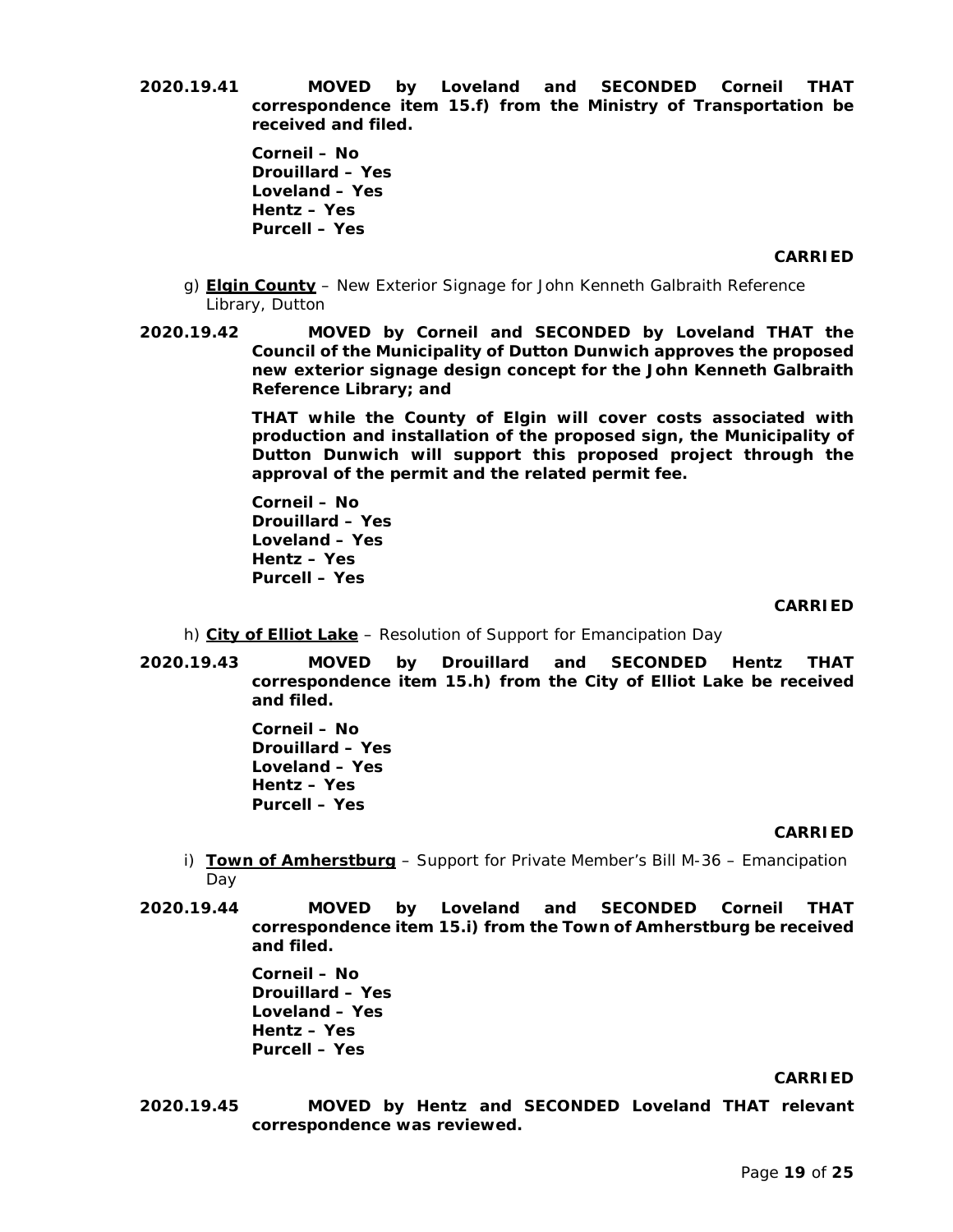**Corneil – Yes Drouillard – Yes Loveland – Yes Hentz – Yes Purcell – Yes**

**CARRIED**

## **CONSENT AGENDA**

## Consent Correspondence

- a) **Elgin County** SWIFT 2.0 Proposal and Western Ontario Wardens Caucus Update
- b) **Ministry of Municipal Affairs and Housing** Protecting Tenants and Strengthening Community Housing Act, 2020 Royal Assent
- c) **Town of Mono** Resolution re: Investment in Rural Broadband Infrastructure
- d) **Ministry of the Solicitor General** Court Security and Prisoner Transport
- e) **Elgin County** County Council Highlights August 11, 2020
- f) **Councillor Corneil** Youth Task Team Update

## Committee Reports

- By-Law Enforcement
- Community Policing Committee
- Cultural Heritage Committee
	- o June 17, 2020 meeting minutes
- Dutton Dunwich Senior's
- Economic Development Committee
	- o July 20, 2020 meeting minutes
- Elgin Area Primary Water Supply System Board of Management
	- o Council appointment

Council discussed the appointees on this Board of Management. Councillor Corneil has been unable to attend since the meeting time was changed. She will update Council at the next Council meeting whether she will be able to attend in future.

- Elgin Phragmites Working Group
- Elgin-St. Thomas Municipal Association
- Emergency Management
- Fire Department
- Healthy Communities Partnership
- Lower Thames Valley Conservation Authority
- Occupational Health and Safety
- Recreation Committee
- Shoreline Management Report
- Source Protection Authority
- Trans Canada Trail
- Tri County Committee
- West Elgin Community Centre Board of Management

o July 8, 2020 meeting minutes

**2020.19.46 MOVED by Corneil and SECONDED by Drouillard THAT the items on the Consent Agenda be approved.**

> **Corneil – Yes Drouillard – Yes Loveland – Yes Hentz – Yes Purcell – Yes**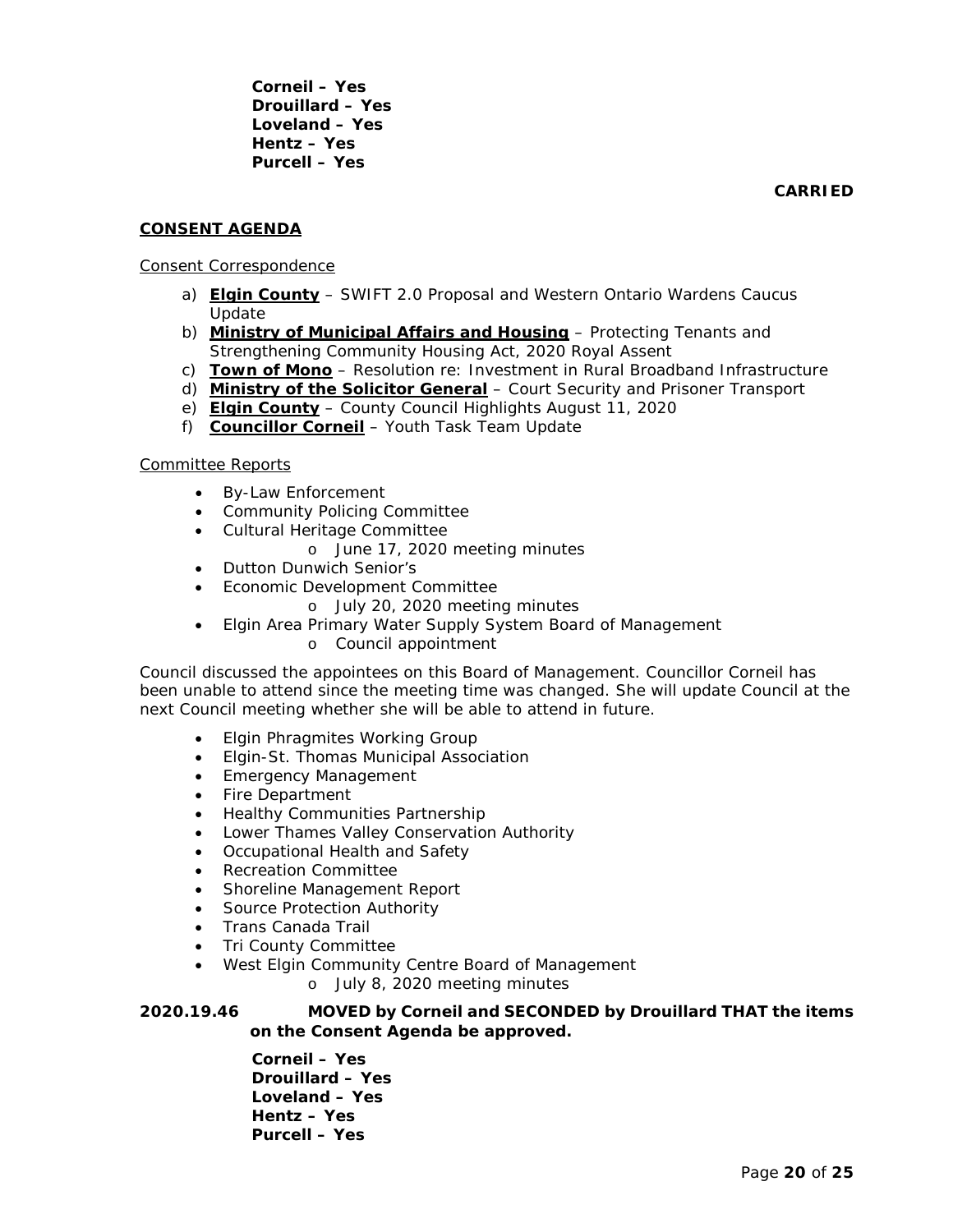## **TREASURER'S REPORT**

### Financial Statements 2019

The Treasurer presented this report to Council.

**2020.19.47 MOVED by Loveland and SECONDED by Hentz THAT the Council of the Municipality of Dutton Dunwich receives the report of the Treasurer titled "Financial Statements 2019", dated August 19, 2020 for information; and**

> **THAT Council approves the draft financial statements for 2019 presented by Graham Scott Enns LLP.**

**Corneil – Yes Drouillard – Yes Loveland – Yes Hentz – Yes Purcell – Yes**

## **CARRIED**

#### Budget to Actual July 2020

The Treasurer presented this report to Council. The Treasurer added that \$101,000.00 has been received from the Provincial and Federal governments for COVID-19 relief.

**2020.19.48 MOVED by Drouillard and SECONDED by Loveland THAT the Council of the Municipality of Dutton Dunwich receives the report of the Treasurer titled "Budget to Actual July 2020", dated August 19, 2020 for information.**

> **Corneil – Yes Drouillard – Yes Loveland – Yes Hentz – Yes Purcell – Yes**

## **CARRIED**

## 2020 Capital Projects and Road Operations

The Treasurer presented this report to Council.

**2020.19.49 MOVED by Loveland and SECONDED by Drouillard THAT the Council of the Municipality of Dutton Dunwich receives the report of the Treasurer titled "2020 Capital Projects and Road Operations", dated August 19, 2020 for information.**

> **Corneil – Yes Drouillard – Yes Loveland – Yes Hentz – Yes Purcell – Yes**

## **CARRIED**

#### **Rent and Penalty Waiver Report**

The Treasurer presented this report to Council.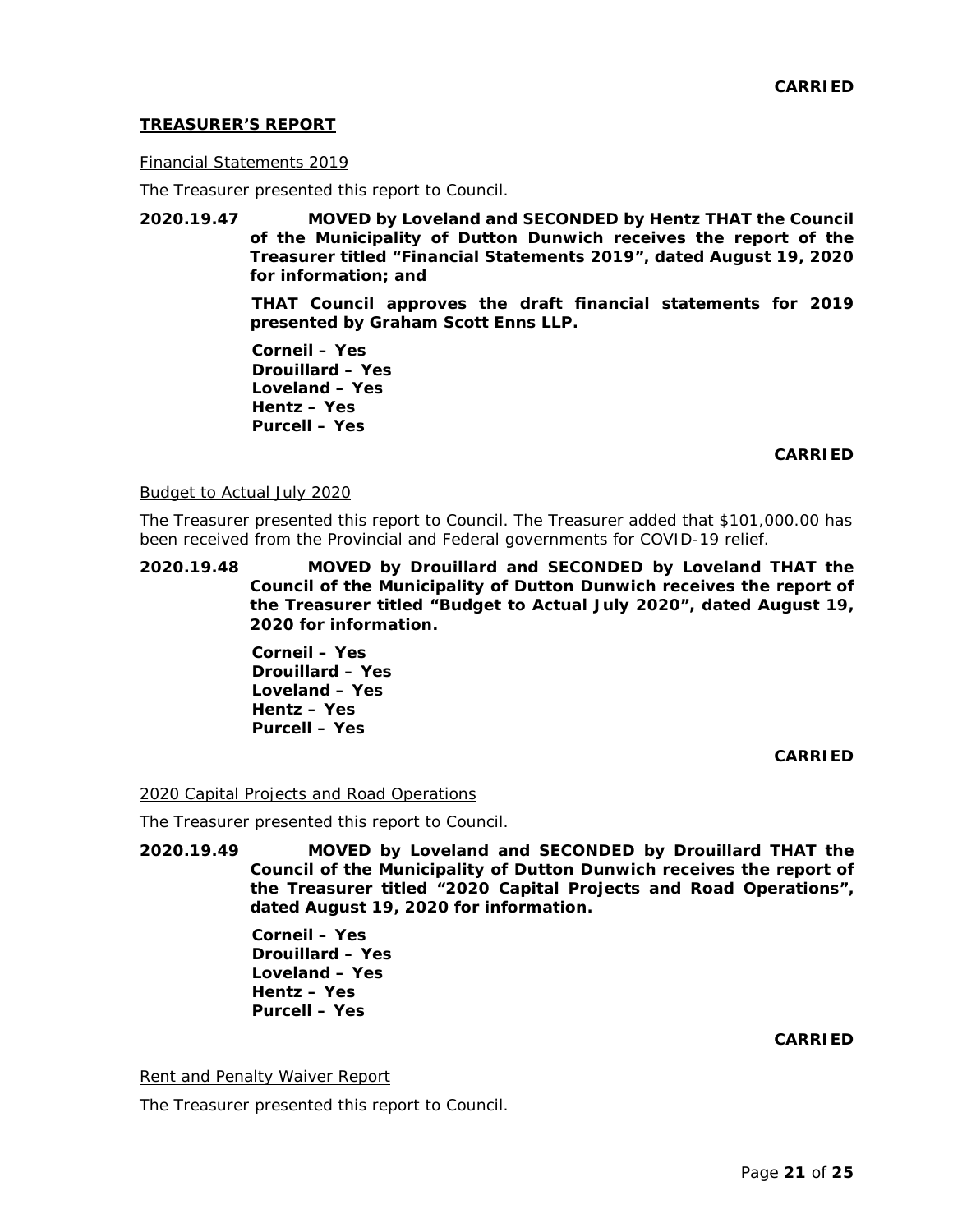**2020.19.50 MOVED by Hentz and SECONDED by Corneil THAT the Council of the Municipality of Dutton Dunwich receives the report of the Treasurer titled "Rent and Penalty Waiver Report", dated August 19, 2020 for information; and**

> **THAT Council approve the resumption of penalties on property tax and water accounts for current year billings beginning September 1, 2020; and**

> **THAT rent for all tenants becomes payable beginning September 1, 2020.**

**Corneil – Yes Drouillard – Yes Loveland – Yes Hentz – Yes Purcell – Yes**

**CARRIED**

## **EXECUTIVE ASSISTANT'S REPORT**

Temporary Use of Masks in a Non-Health Care Workplace Policy

**2020.19.51 MOVED by Drouillard and SECONDED by Loveland THAT the Council of the Municipality of Dutton Dunwich receives the report of the Executive Assistant titled "Temporary Use of Masks in a Non-Health Care Workplace Policy", dated August 19, 2020 for information; and**

**THAT Council approves and adopts the following policy:**

• **A 31-2020 – Temporary Use of Masks in a Non-Health Care Workplace Policy**

**Corneil – Yes Drouillard – Yes Loveland – Yes Hentz – Yes Purcell – Yes**

**CARRIED**

## **UNFINISHED BUSINESS**

COVID-19 Pandemic

**2020.19.52 MOVED by Hentz and SECONDED by Loveland THAT the Council of the Municipality of Dutton Dunwich receives the following Municipal Emergency Control Group (MECG) meeting minutes for the COVID-19 Pandemic, for information:**

> **MECG meeting #16 held on July 23, 2020 MECG meeting #17 held on July 30, 2020 MECG meeting #18 held on August 13, 2020**

**Corneil – Yes Drouillard – Yes Loveland – Yes Hentz – Yes Purcell – Yes**

#### **CARRIED**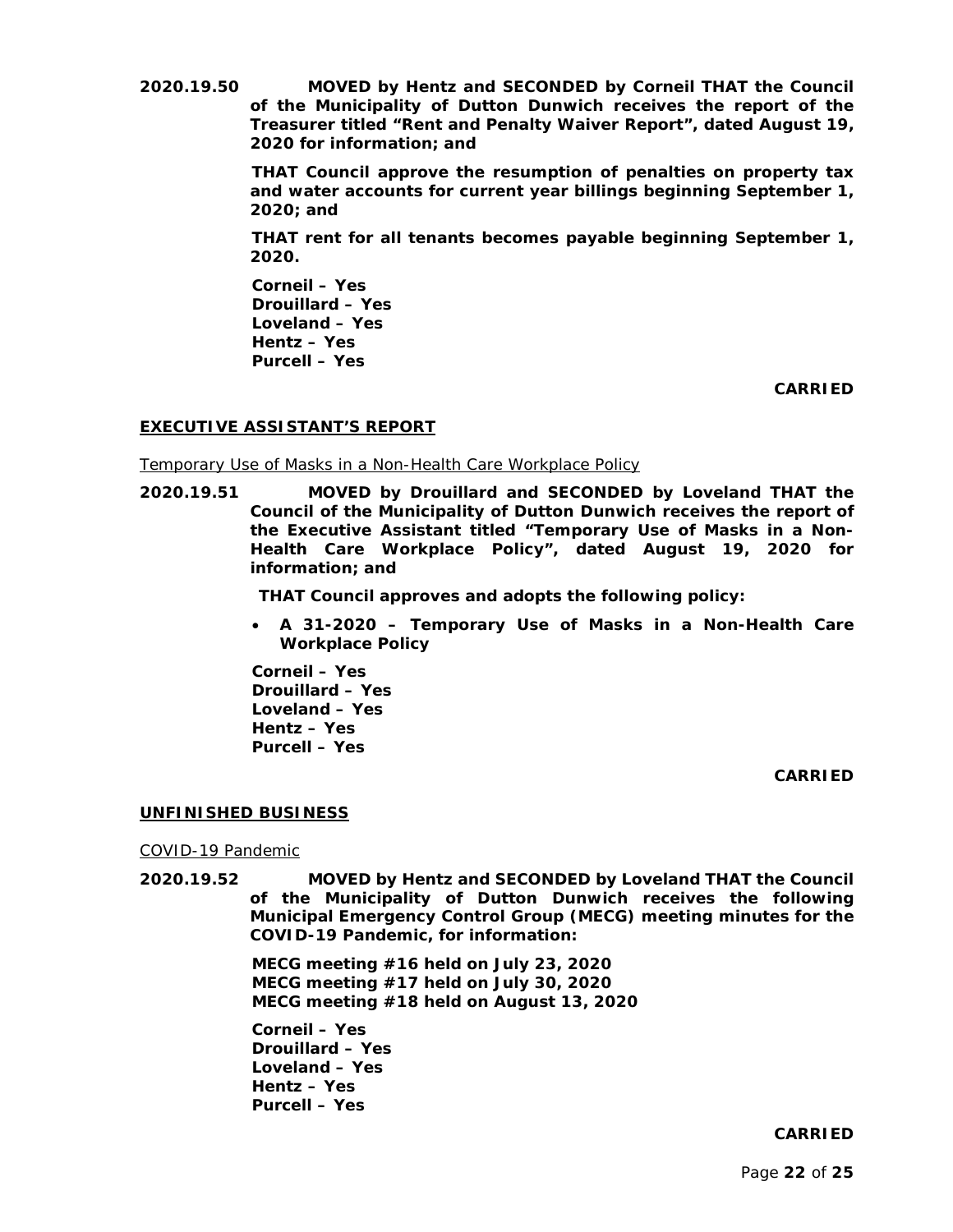## Community Garden Update – Councillor Drouillard

Councillor Drouillard reported that the pavilion has now been fully constructed.

### **NEW BUSINESS**

None.

### **ANNOUNCEMENTS**

None.

### **PROPOSED BY-LAWS**

**2020.19.53 MOVED by Corneil and SECONDED by Hentz THAT By-Law #2020-54, being a by-law to borrow on the credit of the Corporation the amount of \$128,500.00 for the improvement of the A.D. McFarlane Drain, be read a first and second time provisionally adopted, and the Court of Revision to be held on September 23, 2020 at 5:15 p.m.**

> **Corneil – Yes Drouillard – Yes Loveland – Yes Hentz – Yes Purcell – Yes**

### **CARRIED**

**2020.19.54 MOVED by Drouillard and SECONDED by Loveland THAT By-Law #2020-55, being a by-law to borrow on the credit of the Corporation the amount of \$312,500.00 for the construction and improvement of the Cameron-Graham Drain South, be read a first and second time provisionally adopted, and the Court of Revision to be held on September 23, 2020 at 5:30 p.m.**

> **Corneil – Yes Drouillard – Yes Loveland – Yes Hentz – Yes Purcell – Yes**

#### **CARRIED**

**2020.19.55 MOVED by Loveland and SECONDED by Corneil THAT By-Law #2020-56, being a by-law to borrow on the credit of the Corporation the amount of \$23,700.00 for the improvement of the Keith Drain, be read a first and second time provisionally adopted, and the Court of Revision to be held on September 23, 2020 at 5:45 p.m.**

> **Corneil – Yes Drouillard – Yes Loveland – Yes Hentz – Yes Purcell – Yes**

#### **CARRIED**

**2020.19.56 MOVED by Drouillard and SECONDED by Corneil THAT By-Law #2020-57, being a by-law to borrow on the credit of the Corporation the amount of \$48,000.00 for the improvement of the C. McCallum Drain, be read a first and second time provisionally adopted, and the Court of Revision to be held on September 23, 2020 at 6:00 p.m.**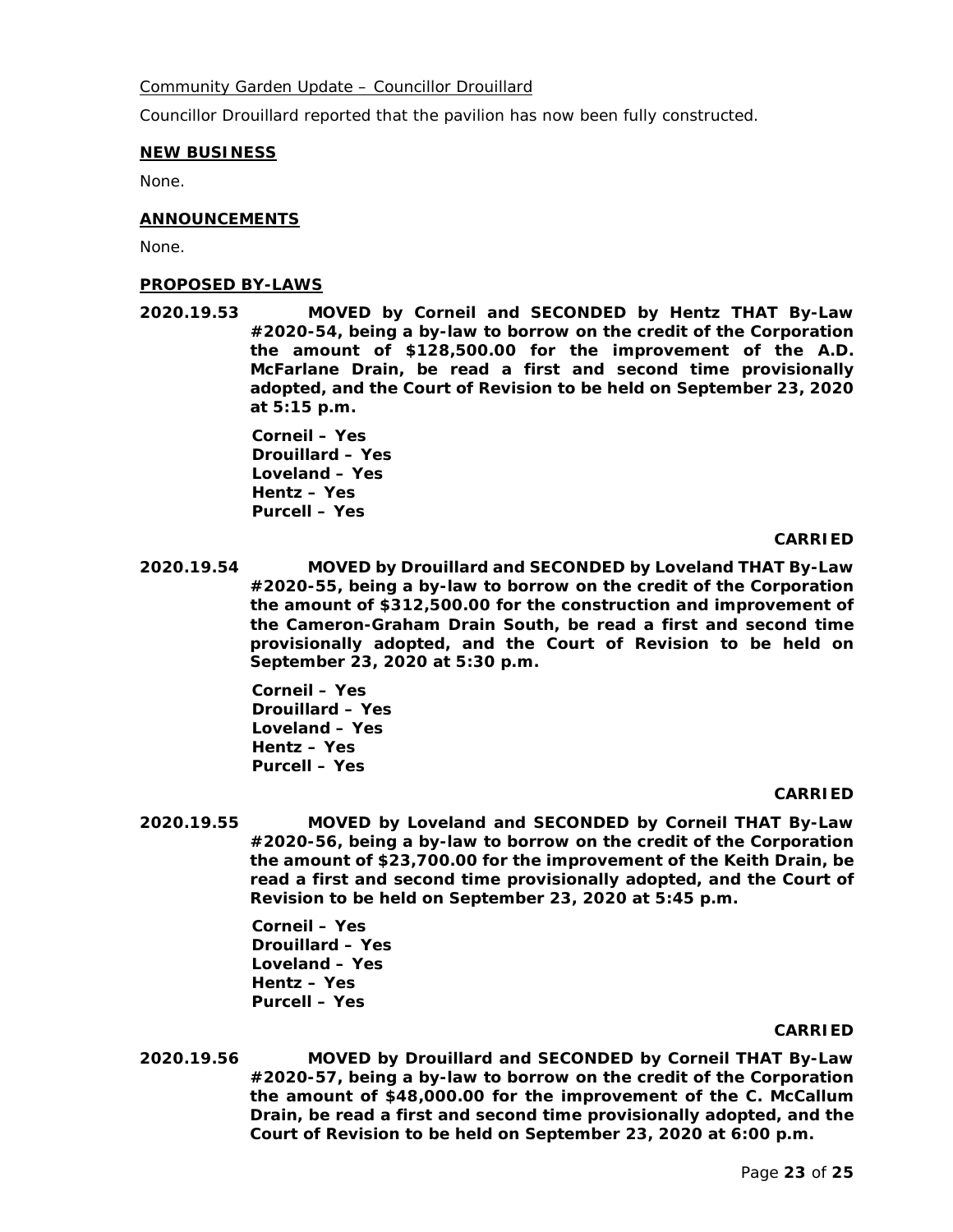**Corneil – Yes Drouillard – Yes Loveland – Yes Hentz – Yes Purcell – Yes**

#### **CARRIED**

**2020.19.57 MOVED by Drouillard and SECONDED by Hentz THAT By-Law #2020-58 being a by-law to borrow on the credit of the Corporation the amount of \$90,000.00 for the construction of the Hamilton Drain, be read a first and second time provisionally adopted, and the Court of Revision to be held on September 23, 2020 at 6:15 p.m.**

> **Corneil – No Drouillard – Yes Loveland – Yes Hentz – Yes Purcell – Yes**

#### **CARRIED**

**2020.19.58 MOVED by Corneil and SECONDED by Loveland THAT By-Law #2020-59, being a by-law to temporarily require the use of face coverings and related health protection measures within enclosed public spaces during the COVID-19 Pandemic, be read a first, second and third time and passed.**

> **Corneil – Yes Drouillard – Yes Loveland – Yes Hentz – Yes Purcell – Yes**

#### **CARRIED**

**2020.19.59 MOVED by Hentz and SECONDED by Loveland THAT By-Law #2020-60, being a by-law to confirm the proceedings of the Municipal Council of the Municipality of Dutton Dunwich, be read a first, second and third time and passed.**

> **Corneil – Yes Drouillard – Yes Loveland – Yes Hentz – Yes Purcell – Yes**

> > **CARRIED**

#### **NEXT MEETING SCHEDULE**

September 9, 2020 – 5:00 p.m.

September 23, 2020 – 5:00 p.m.

#### **ADJOURNMENT**

**2020.19.60 MOVED by Corneil and SECONDED by Drouillard THAT the meeting of the Council of the Municipality of Dutton Dunwich closes at 6:08 p.m.**

> **Corneil – Yes Drouillard – Yes Loveland – Yes**